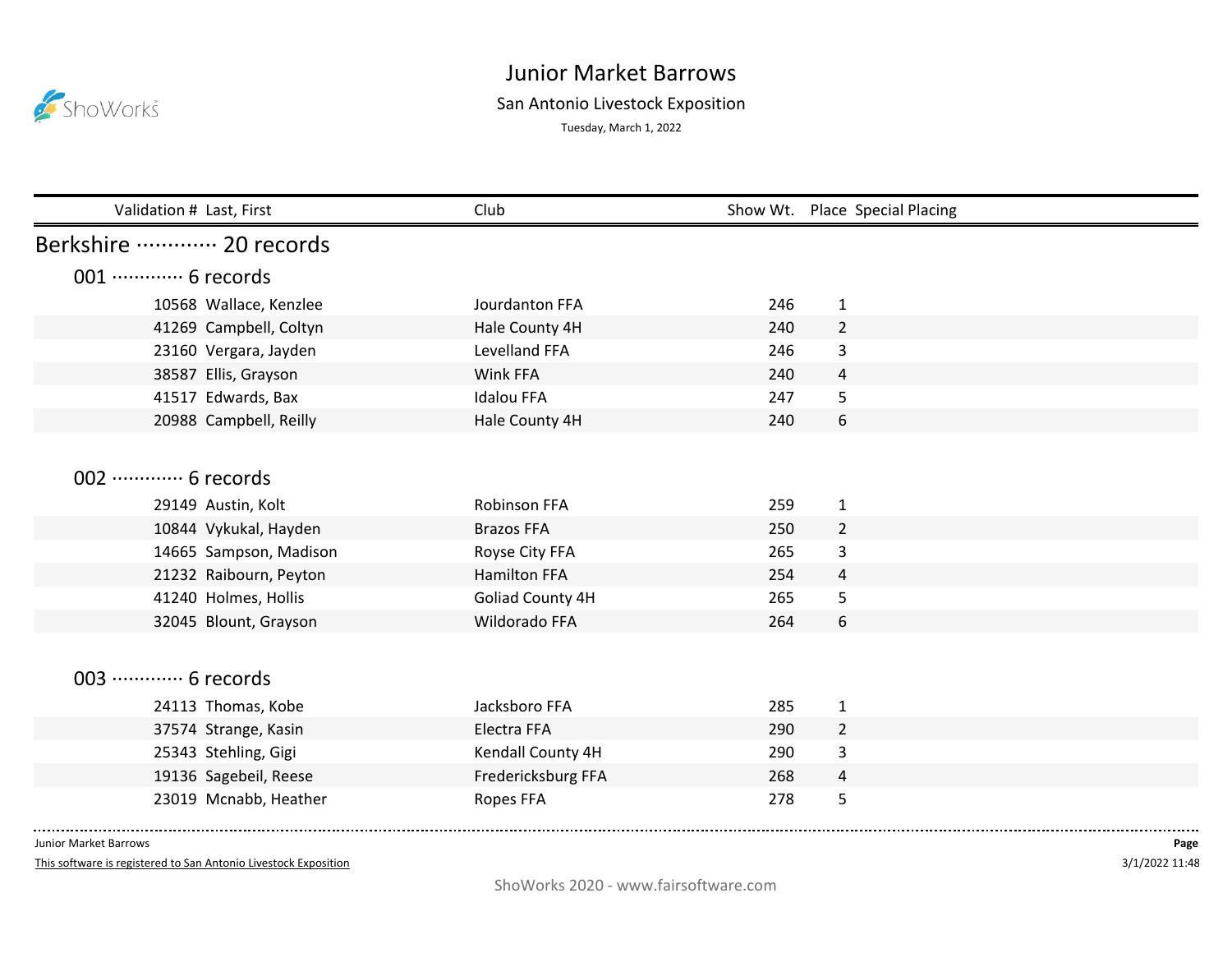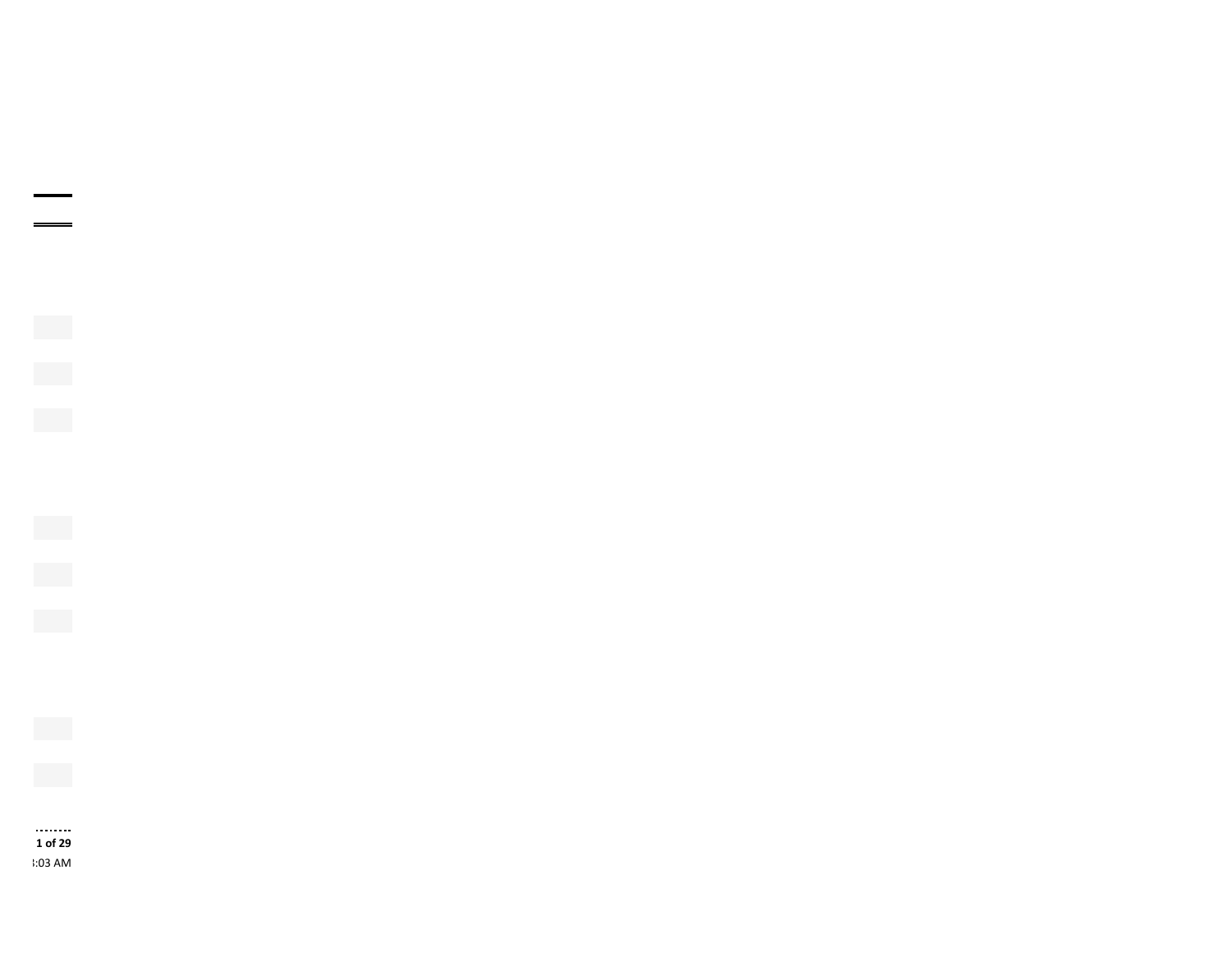| Validation # Last, First     | Club              |     | Show Wt. Place Special Placing |
|------------------------------|-------------------|-----|--------------------------------|
| Berkshire ………… 20 records    |                   |     |                                |
| 003 ·············· 6 records |                   |     |                                |
| 27323 Bessire, Bliss         | Lubbock County 4H | 290 | 6                              |
|                              |                   |     |                                |
| 004 ………… 1 record            |                   |     |                                |
| 24113 Thomas, Kobe           | Jacksboro FFA     | 285 | 1 Champion Berkshire           |
|                              |                   |     |                                |
| 005 ·············· 1 record  |                   |     |                                |
| 10568 Wallace, Kenzlee       | Jourdanton FFA    | 246 | 1 Reserve Champion Berkshire   |

----------------------------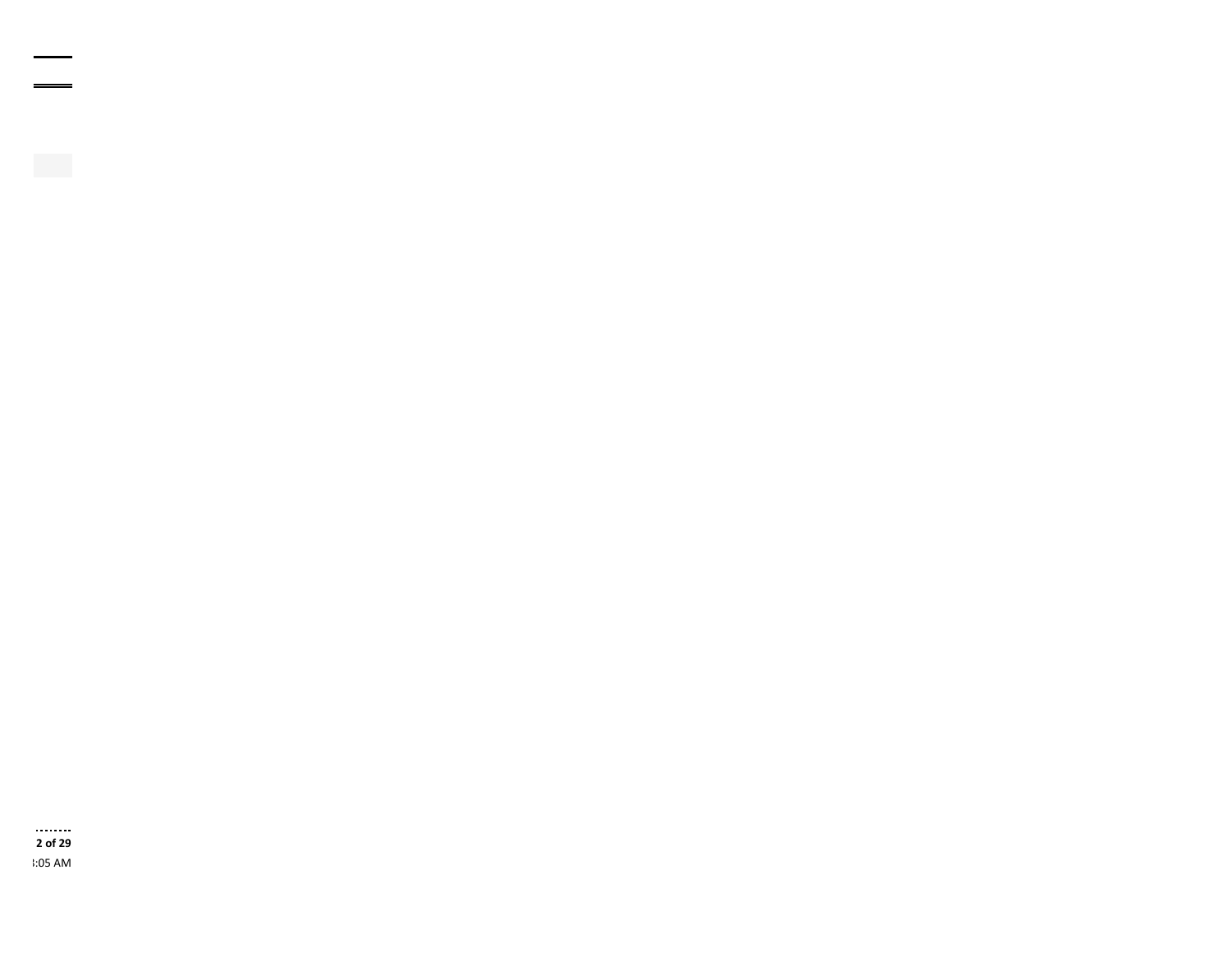| Validation # Last, First     | Club                       |     | Show Wt. Place Special Placing   |
|------------------------------|----------------------------|-----|----------------------------------|
| Chester White  17 records    |                            |     |                                  |
| 068 ·············· 5 records |                            |     |                                  |
| 27205 Cooper, Lily           | Lubbock County 4H          | 249 | $\mathbf{1}$                     |
| 31138 Cunningham, Cate       | <b>Blooming Grove FFA</b>  | 250 | $\overline{2}$                   |
| 23558 Kirkpatrick, Braylee   | <b>Tolar FFA</b>           | 254 | 3                                |
| 41591 Rivera, Elin           | De Leon FFA                | 240 | 4                                |
| 34446 Collier, Tymrie        | Snyder FFA                 | 250 | 5                                |
| 069 ············· 5 records  |                            |     |                                  |
| 40657 Collier, Jagger        | Snyder FFA                 | 263 | $\mathbf{1}$                     |
| 33026 Black, Boston          | Randall County 4H          | 255 | $\overline{2}$                   |
| 41601 Bates, Ransley         | Wildorado FFA              | 273 | 3                                |
| 19374 Seidenberger, Owen     | <b>Glasscock County 4H</b> | 266 | 4                                |
| 33596 Helms, Trent           | <b>Ballinger FFA</b>       | 271 | 5                                |
| 070 ·············· 5 records |                            |     |                                  |
| 34592 Martinez, Dallas       | Center FFA                 | 290 | $\mathbf{1}$                     |
| 41619 Skidgel, Benton Kole   | Randall County 4H          | 285 | $\overline{2}$                   |
| 24054 Mower, Mace            | Jack County 4H             | 285 | 3                                |
| 18848 Huffaker, Reece        | Post FFA                   | 287 | 4                                |
| 13760 Miller, Kollier        | Panhandle FFA              | 290 | 5                                |
| 071 ············· 1 record   |                            |     |                                  |
| 34592 Martinez, Dallas       | Center FFA                 | 290 | 1 Champion Chester White         |
| 072 ············· 1 record   |                            |     |                                  |
| 41619 Skidgel, Benton Kole   | Randall County 4H          | 285 | 1 Reserve Champion Chester White |
|                              |                            |     |                                  |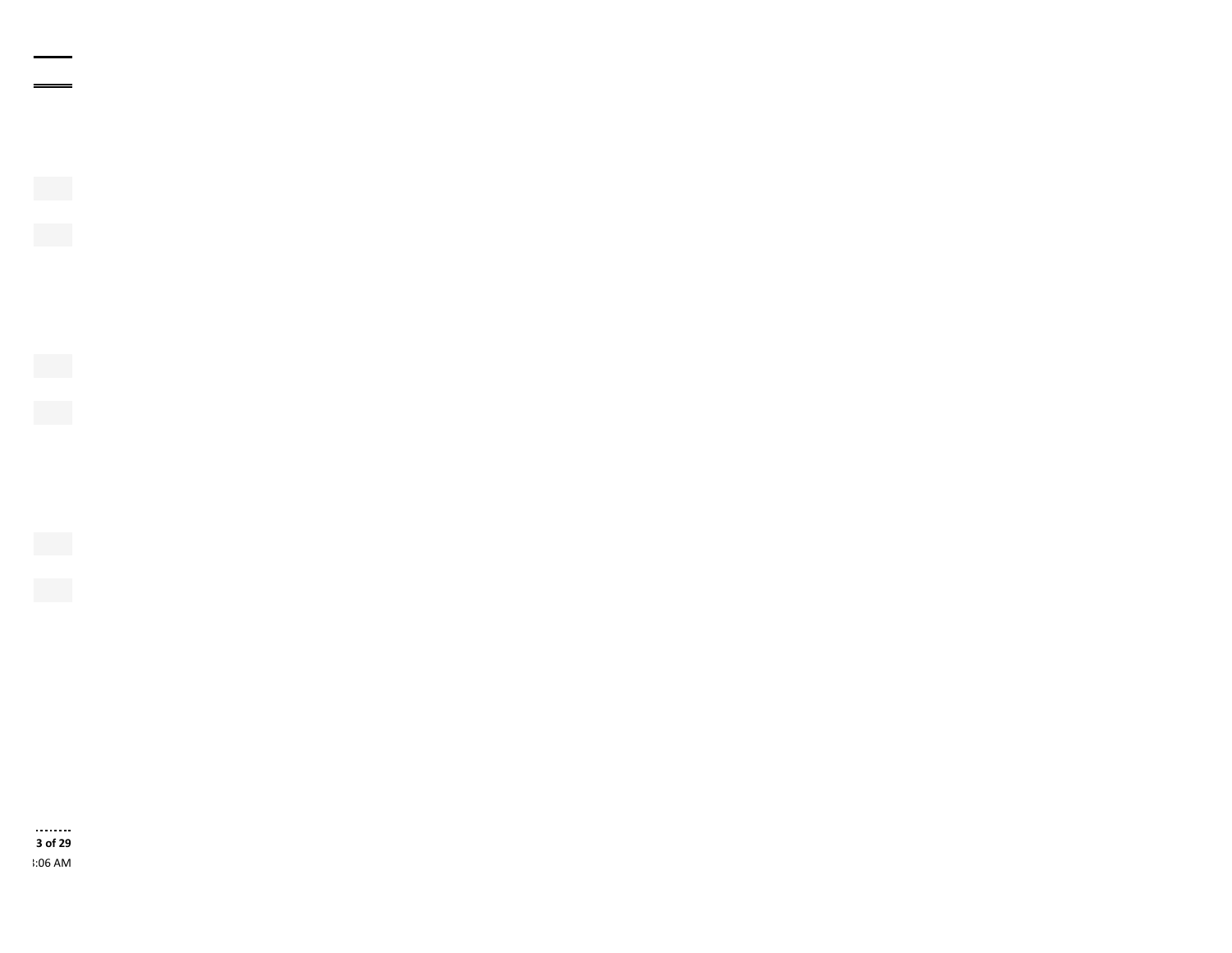| Կrsա<br>ldation.<br>ادە۔ | Club | ∍h∩w Wt∶<br>place<br>. Placing<br>Special |
|--------------------------|------|-------------------------------------------|
|                          |      |                                           |

Chester White ·············· 17 records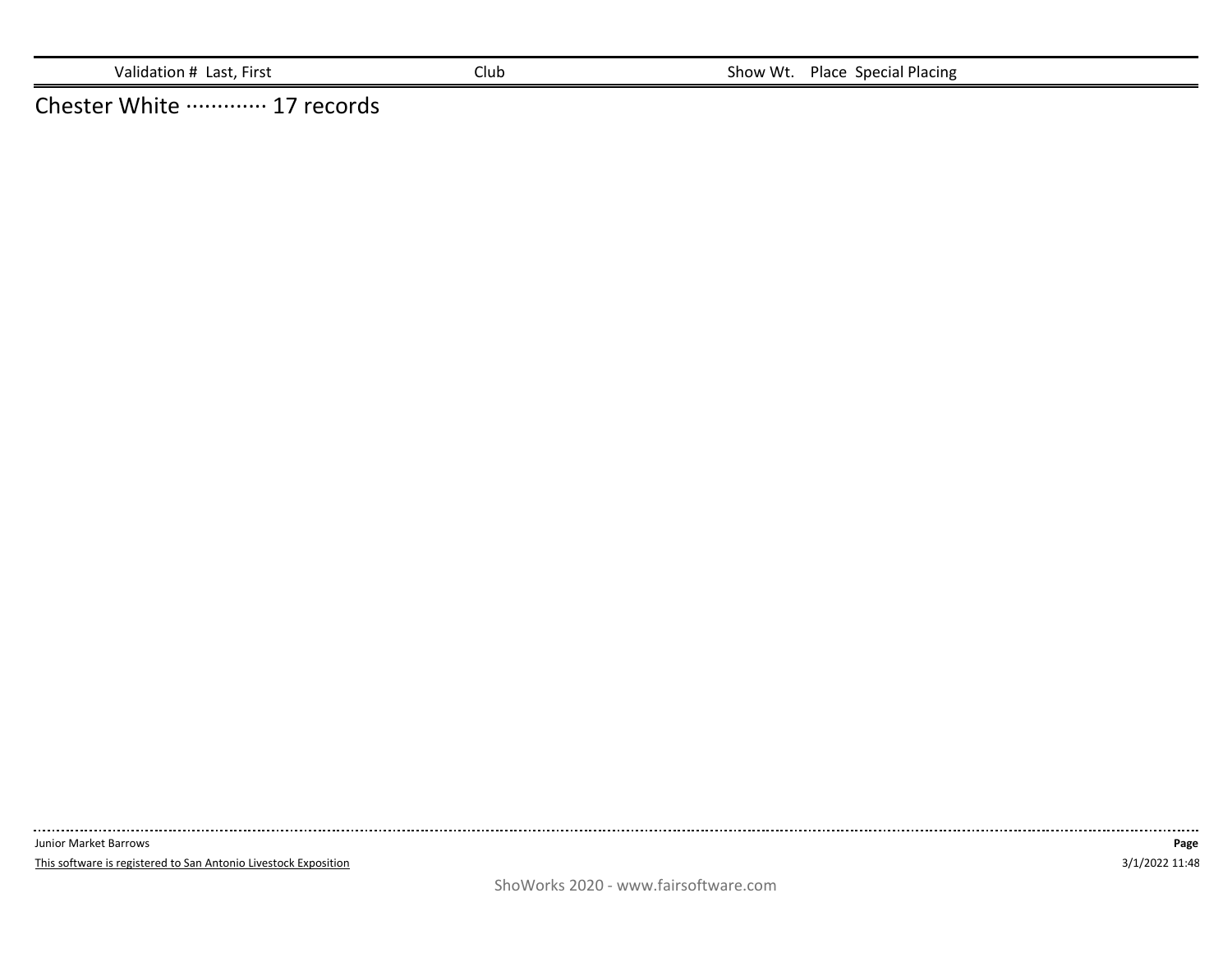$\sim$  . . . . . . . **Page 4 of 29**  $1:07$  AM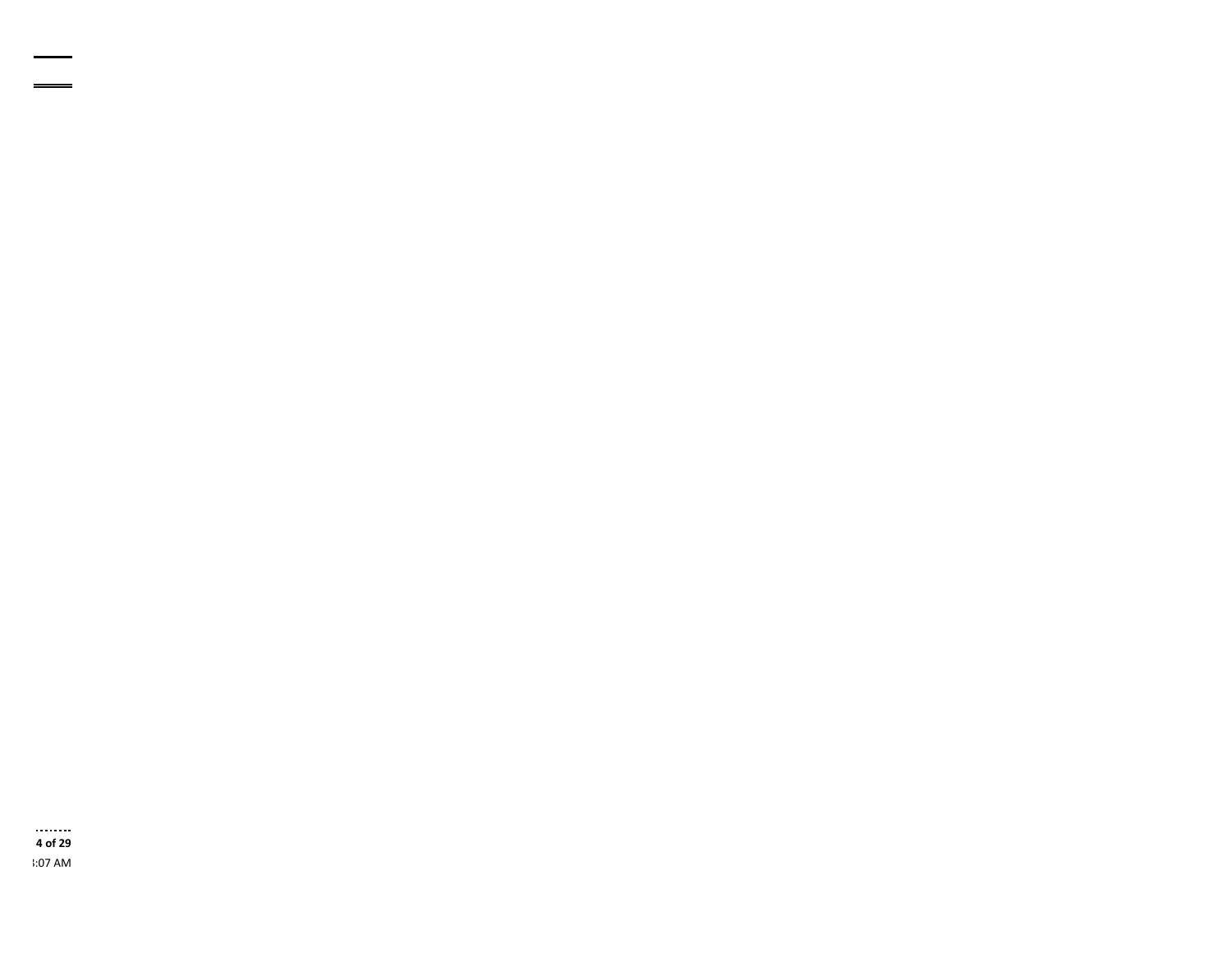| Validation # Last, First     | Club                   |     | Show Wt. Place Special Placing |
|------------------------------|------------------------|-----|--------------------------------|
| Crossbred  91 records        |                        |     |                                |
| 089 ·············· 5 records |                        |     |                                |
| 31882 Pshigoda, Saraelee     | Perryton FFA           | 240 | $\mathbf{1}$                   |
| 27489 Hawkins, Holton        | Shallowater FFA        | 240 | $\overline{2}$                 |
| 40854 Hawkins, Emilee        | Wink FFA               | 240 | 3                              |
| 29998 Jerez, Robert          | Greenwood FFA          | 243 | $\overline{4}$                 |
| 14130 Gresham, Landry        | Whiteface FFA          | 240 | 5                              |
| 090 ············· 5 records  |                        |     |                                |
| 28537 Fulton, Kirklyn        | New Home FFA           | 240 | $\mathbf{1}$                   |
| 32408 Davis, Harper          | <b>Brock FFA</b>       | 243 | $\overline{2}$                 |
| 28535 Fulton, Kylan          | New Home FFA           | 240 | 3                              |
| 18998 Durst, Quinn           | Harper FFA             | 240 | 4                              |
| 16841 Evans, Evan            | Pilot Point FFA        | 240 | 5                              |
| 091 ············· 5 records  |                        |     |                                |
| 41628 Edwards, Brix          | <b>Idalou FFA</b>      | 240 | $\mathbf{1}$                   |
| 23210 Madewell, Jayton       | Levelland FFA          | 240 | $\overline{2}$                 |
| 32516 Henderson, Landry      | Parmer County 4H       | 240 | 3                              |
| 28049 Wenzel, Reagan         | Roosevelt FFA          | 240 | $\overline{a}$                 |
| 34644 Chumley, Haskell       | <b>Stratford FFA</b>   | 240 | 5                              |
|                              |                        |     |                                |
| 092 ·············· 5 records |                        |     |                                |
| 27763 Brown, Chelby          | Frenship FFA           | 246 | $\mathbf{1}$                   |
| 37337 Young, Banner          | <b>Burkburnett FFA</b> | 249 | $\overline{2}$                 |
| 36091 Garner, Dakota         | Tom Green County 4H    | 249 | 3                              |
| 23635 Shackelford, Kindal    | North Hopkins FFA      | 247 | 4                              |
| 10730 Barnard, Kylie         | Somerset FFA           | 247 | 5                              |

. . . . . . . . . . . . . . . . . . .

 $\sim 100$  and  $\sim 100$ 

This software is registered to San Antonio Livestock Exposition

----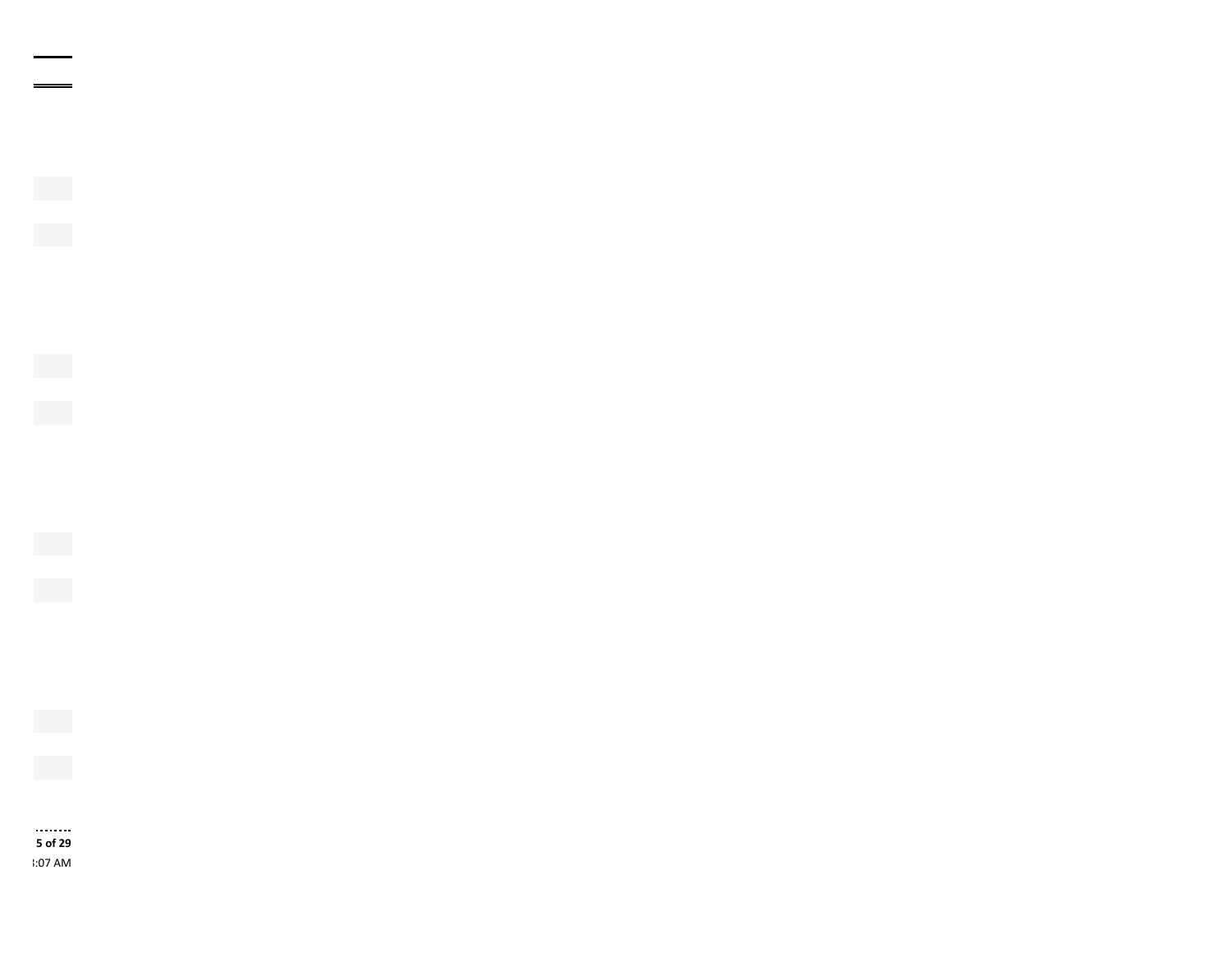| Validation # Last, First     | Club                   |     | Show Wt. Place Special Placing |  |
|------------------------------|------------------------|-----|--------------------------------|--|
| Crossbred  91 records        |                        |     |                                |  |
| 092 ·············· 5 records |                        |     |                                |  |
|                              |                        |     |                                |  |
| 093 ………… 1 record            |                        |     |                                |  |
| 27763 Brown, Chelby          | Frenship FFA           | 246 | 1 Division I Winner            |  |
| 094 ………… 1 record            |                        |     |                                |  |
| 41628 Edwards, Brix          | <b>Idalou FFA</b>      | 240 | 1 Division I Runner-Up         |  |
| 095 ·············· 5 records |                        |     |                                |  |
| 28694 Peugh, Kailynn         | Grady FFA              | 252 | $\mathbf{1}$                   |  |
| 27891 Evans, Mackenlee       | <b>Idalou FFA</b>      | 254 | $\overline{2}$                 |  |
| 20142 Guthrie, Kayden        | Whitewright FFA        | 251 | 3                              |  |
| 27500 Graves, Lilah          | Shallowater FFA        | 252 | 4                              |  |
| 36087 Stovall, Landon        | Tom Green County 4H    | 252 | 5                              |  |
|                              |                        |     |                                |  |
| 096 ·············· 5 records |                        |     |                                |  |
| 28685 Peugh, Ashlynn         | Grady FFA              | 255 | $\mathbf{1}$                   |  |
| 24877 Strand, Brylee         | Stamford FFA           | 256 | $\overline{2}$                 |  |
| 24834 Muehlstein, Curtis     | Stamford FFA           | 255 | 3                              |  |
| 10718 Kelley, Ainsley        | Pleasanton FFA         | 255 | 4                              |  |
| 33027 Black, Huey            | Randall County 4H      | 255 | 5                              |  |
|                              |                        |     |                                |  |
| 097 ·············· 5 records |                        |     |                                |  |
| 37364 Fort, Brooke           | <b>Burkburnett FFA</b> | 260 | $\mathbf{1}$                   |  |
| 30597 Mason, Kamlynn         | Montgomery County 4H   | 258 | $\overline{a}$                 |  |
| 15047 Pellerin, Blake        | Smithson Valley FFA    | 258 | 3                              |  |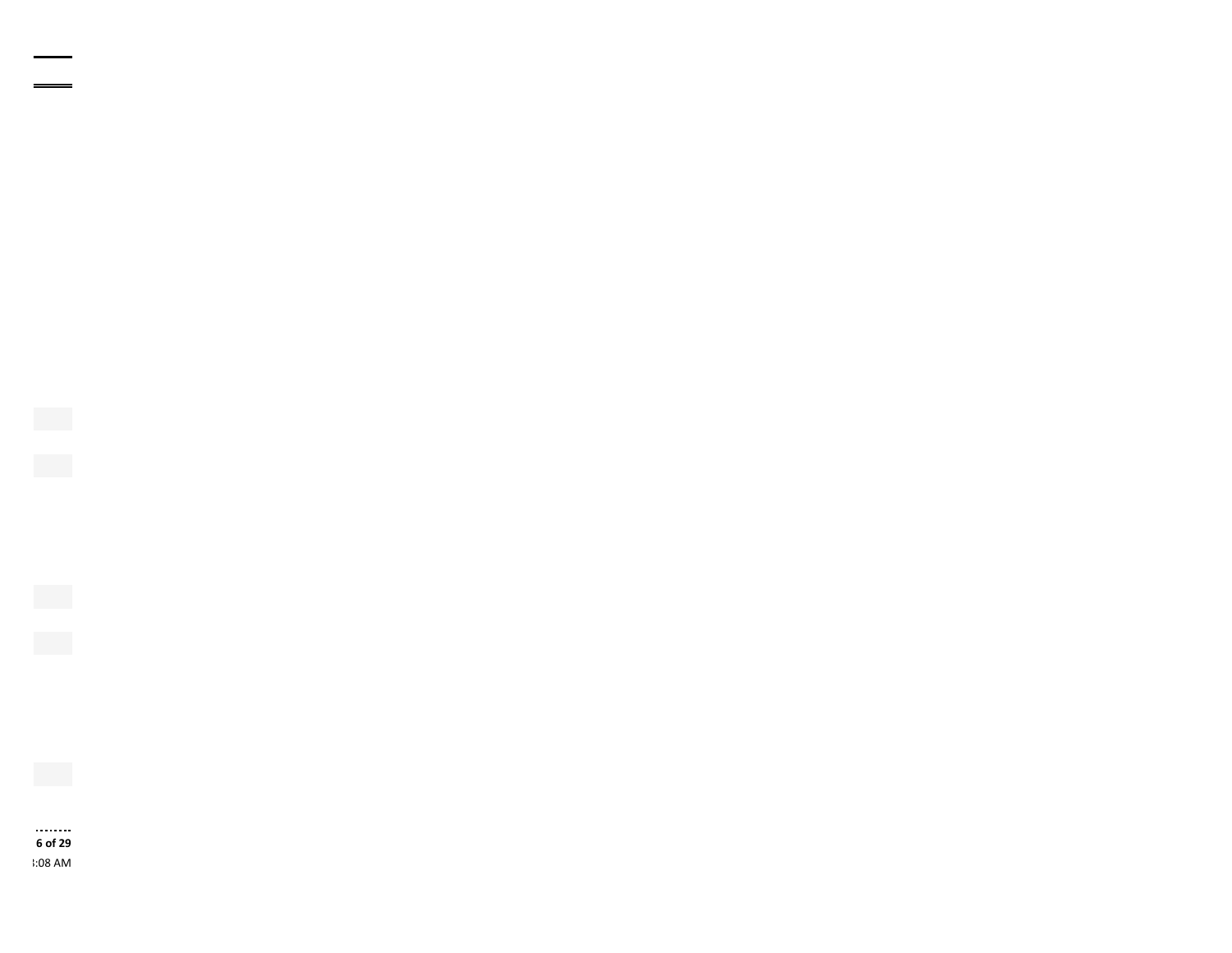| Validation # Last, First                                                                 | Club                       |     | Show Wt. Place Special Placing |                        |
|------------------------------------------------------------------------------------------|----------------------------|-----|--------------------------------|------------------------|
| Crossbred  91 records                                                                    |                            |     |                                |                        |
| 097 ············· 5 records                                                              |                            |     |                                |                        |
| 34550 Grady, Tatum                                                                       | Albany FFA                 | 259 | $\overline{4}$                 |                        |
| 22909 Buzbee, Bayden                                                                     | Hill County 4H             | 260 | 5                              |                        |
| 098 ………… 5 records                                                                       |                            |     |                                |                        |
| 19364 Seidenberger, Lacy                                                                 | <b>Glasscock County 4H</b> | 263 | $\mathbf{1}$                   |                        |
| 28394 Easter, Payton                                                                     | Tahoka FFA                 | 263 | $\overline{2}$                 |                        |
| 14086 Albus, Jordan                                                                      | Whiteface FFA              | 262 | 3                              |                        |
| 39816 Rohan, Kinley                                                                      | <b>Foster FFA</b>          | 263 | 4                              |                        |
| 29088 Smith, Reagan                                                                      | Crawford FFA               | 262 | 5                              |                        |
| 099 ············· 5 records                                                              |                            |     |                                |                        |
| 38909 Cathey, Brooklyn                                                                   | Paradise FFA               | 266 | $\mathbf{1}$                   |                        |
| 14574 Chumbley, Dosson                                                                   | Farmersville FFA           | 266 | $\overline{2}$                 |                        |
| 30620 Sessum, Lindsey                                                                    | Splendora FFA              | 265 | 3                              |                        |
| 23930 White, Makayla                                                                     | Hutchinson County 4H       | 265 | 4                              |                        |
| 30213 York, Rance                                                                        | Goldthwaite FFA            | 266 | 5                              |                        |
| 100 ·············· 5 records                                                             |                            |     |                                |                        |
| 37349 Fort, Brynn                                                                        | <b>Burkburnett FFA</b>     | 269 | $\mathbf{1}$                   |                        |
| 28541 Walker, Kaylee                                                                     | New Home FFA               | 268 | $\overline{2}$                 |                        |
| 19108 Ottmers, Landri                                                                    | Fredericksburg FFA         | 268 | 3                              |                        |
| 27548 Stanton, Elliott                                                                   | Shallowater FFA            | 269 | 4                              |                        |
| 15284 Wunderlich, Dylan                                                                  | Canyon Lake FFA            | 267 | 5                              |                        |
| 101 ············· 5 records                                                              |                            |     |                                |                        |
| 27518 Bishop, Cutter                                                                     | <b>Shallowater FFA</b>     | 274 | 1                              |                        |
| Junior Market Barrows<br>This software is registered to San Antonio Livestock Exposition |                            |     |                                | Page<br>3/1/2022 11:48 |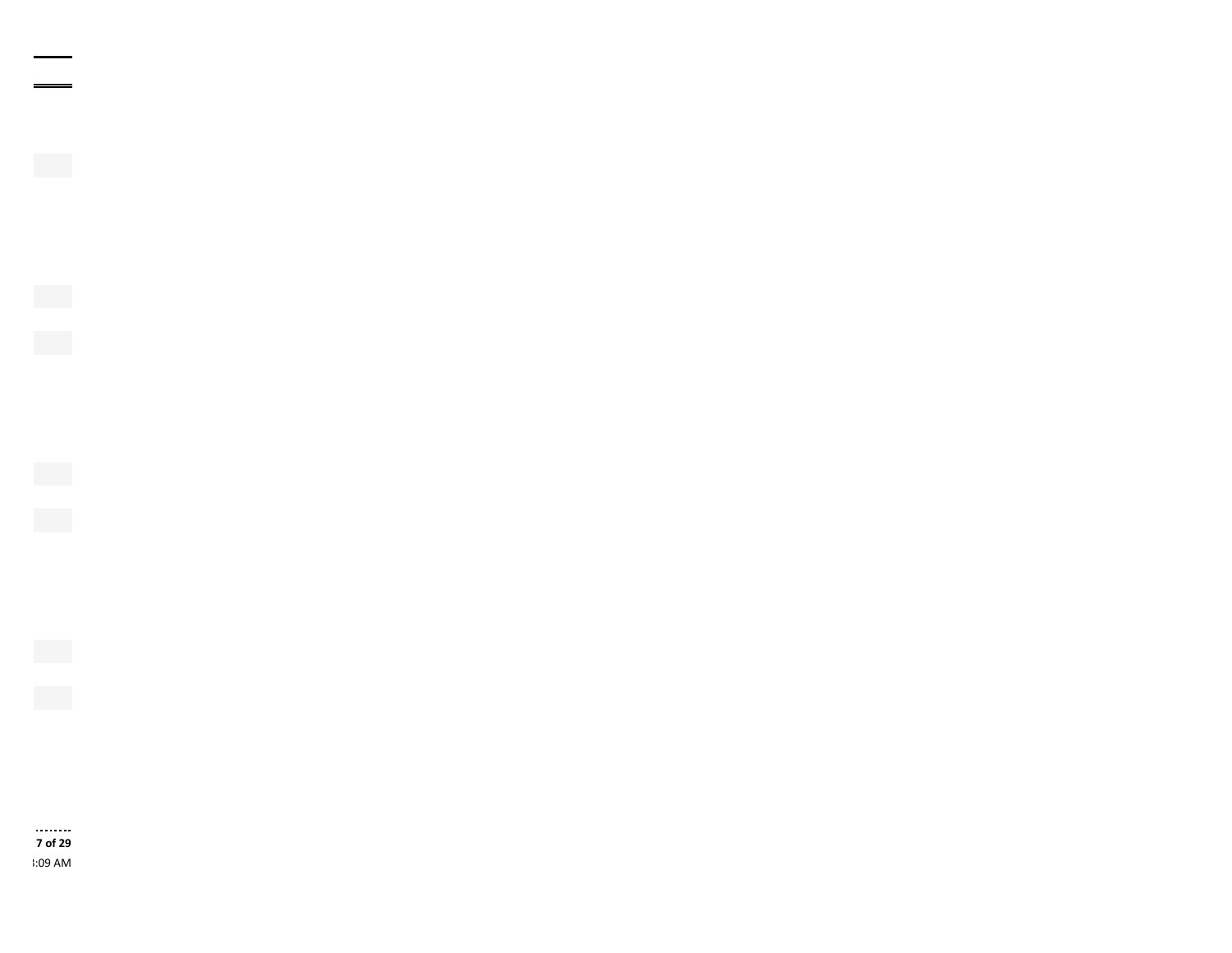| Validation # Last, First     | Club                 |     | Show Wt. Place Special Placing |
|------------------------------|----------------------|-----|--------------------------------|
| Crossbred  91 records        |                      |     |                                |
| 101 ·············· 5 records |                      |     |                                |
| 10484 Gross, Brendan         | <b>Grandview FFA</b> | 272 | $\overline{2}$                 |
| 31897 Arellano, Isac         | Perryton FFA         | 273 | 3                              |
| 24308 Grady, Mason           | Johnson County 4H    | 273 | 4                              |
| 19312 Geistweidt, Faith      | Fredericksburg FFA   | 274 | 5                              |
| 102 ············· 5 records  |                      |     |                                |
| 21854 Lackey, Grant          | Haskell FFA          | 275 | $\mathbf{1}$                   |
| 22800 Whitworth, Robert      |                      | 275 | $\overline{2}$                 |
| 36953 Wells, Shyla           | Waller County 4H     | 277 | 3                              |
| 35602 Arrington, Ethan       | Jim Ned FFA          | 277 | 4                              |
| 29456 Davis, Briley          | Medina County 4H     | 277 | 5                              |
| 103 ·············· 5 records |                      |     |                                |
| 34827 Phillips, Cole         | Smith County 4H      | 280 | $\mathbf{1}$                   |
| 38615 Garduno, Kyndall       | Wink FFA             | 280 | $\overline{2}$                 |
| 10833 Warmke, Branson        | <b>Bellville FFA</b> | 279 | 3                              |
| 28713 Mcmorries, Callaway    | Martin County 4H     | 282 | 4                              |
| 39338 Taylor, Quinnlyn       | Bandera County 4H    | 279 | 5                              |
| 104 ………… 5 records           |                      |     |                                |
| 35178 Lipham, Preston        | Stonewall County 4H  | 283 | $\mathbf{1}$                   |
| 12411 Pigg, Allie            | Valley FFA           | 287 | $\overline{2}$                 |
| 30996 Schacher, Rylee        | Dumas FFA            | 288 | 3                              |
| 31002 Schacher, Raynee       | <b>Dumas FFA</b>     | 283 | 4                              |
| 21355 Clift, Cavin           | <b>Gruver FFA</b>    | 286 | 5                              |

-----------------

 $\sim 100$  and  $\sim 100$ 

This software is registered to San Antonio Livestock Exposition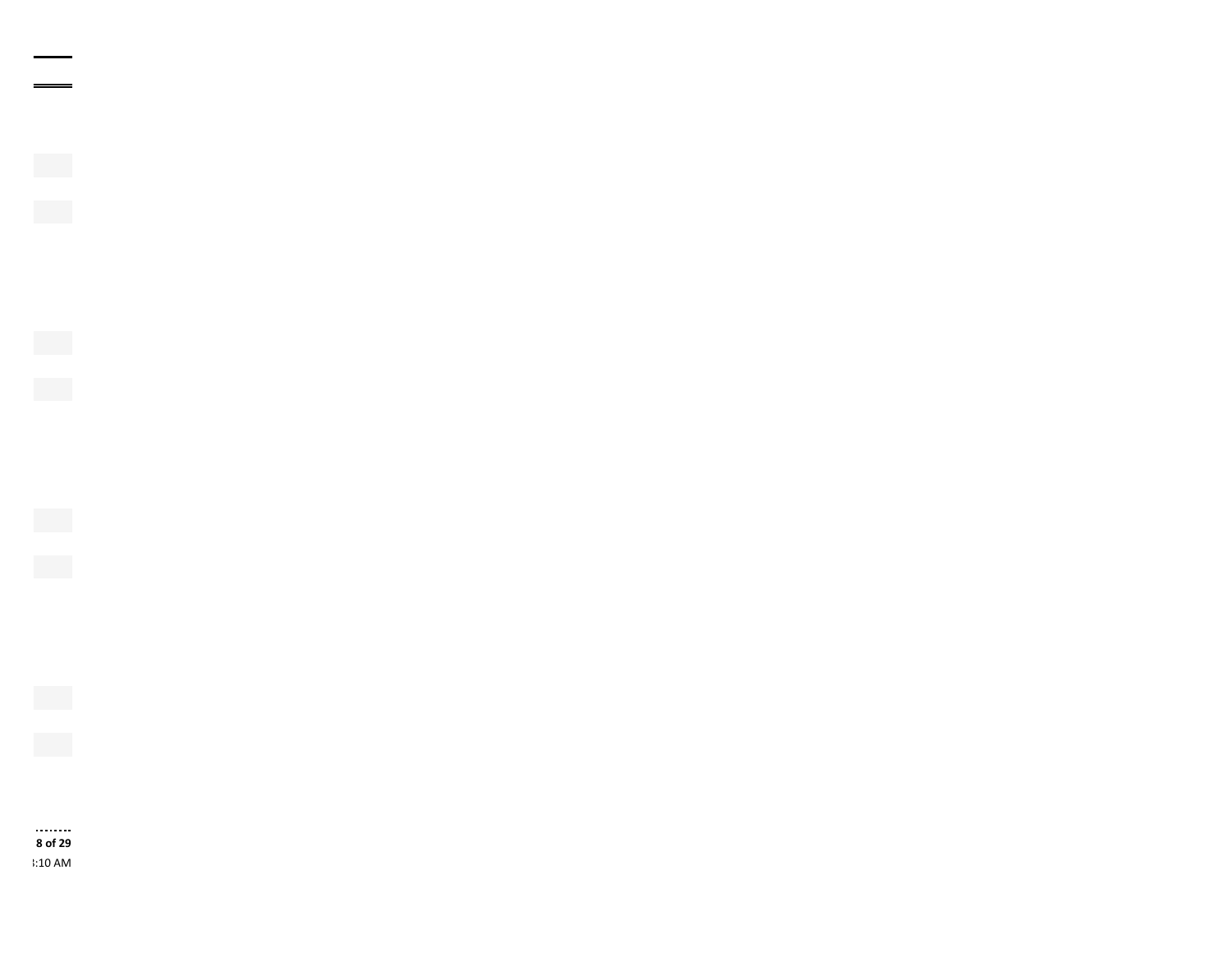| Validation # Last, First     | Club                   |     | Show Wt. Place Special Placing |      |
|------------------------------|------------------------|-----|--------------------------------|------|
| Crossbred  91 records        |                        |     |                                |      |
| 105 ·············· 5 records |                        |     |                                |      |
| 26528 Morse, Tanner          | Lee County 4H          | 290 | $\mathbf{1}$                   |      |
| 13492 Gray, Zachary          | Cameron County 4H      | 290 | $\overline{2}$                 |      |
| 19492 Rice, Madisyne         | Gonzales County 4H     | 290 | 3                              |      |
| 36149 Nickell, Callie        | Wall FFA               | 290 | 4                              |      |
| 41597 Walser, Adison         | Ft Elliott FFA         | 290 | 5                              |      |
| 106 ·············· 5 records |                        |     |                                |      |
| 28863 Martin, Dakota         | Mason County 4H        | 290 | $\mathbf{1}$                   |      |
| 14601 Thompson, Zane         | Farmersville FFA       | 290 | $\overline{2}$                 |      |
| 34544 Edgar, Callan          | Albany FFA             | 290 | 3                              |      |
| 40434 Gaines, Gavin          | Nueces County 4H       | 290 | $\overline{\mathbf{r}}$        |      |
| 30112 Meadors, Kinley        | Milam County 4H        | 290 | 5                              |      |
| 107 ············· 1 record   |                        |     |                                |      |
| 28685 Peugh, Ashlynn         | Grady FFA              | 255 | 1 Division 2 Winner            |      |
| 108 ………… 1 record            |                        |     |                                |      |
| 37364 Fort, Brooke           | <b>Burkburnett FFA</b> | 260 | 1 Division 2 Runner-Up         |      |
| 109 ············· 1 record   |                        |     |                                |      |
| 21854 Lackey, Grant          | Haskell FFA            | 275 | 1 Division 3 Winner            |      |
| 110 ············· 1 record   |                        |     |                                |      |
| 27518 Bishop, Cutter         | Shallowater FFA        | 274 | 1 Division 3 Runner-Up         |      |
| Junior Market Barrows        |                        |     |                                | Page |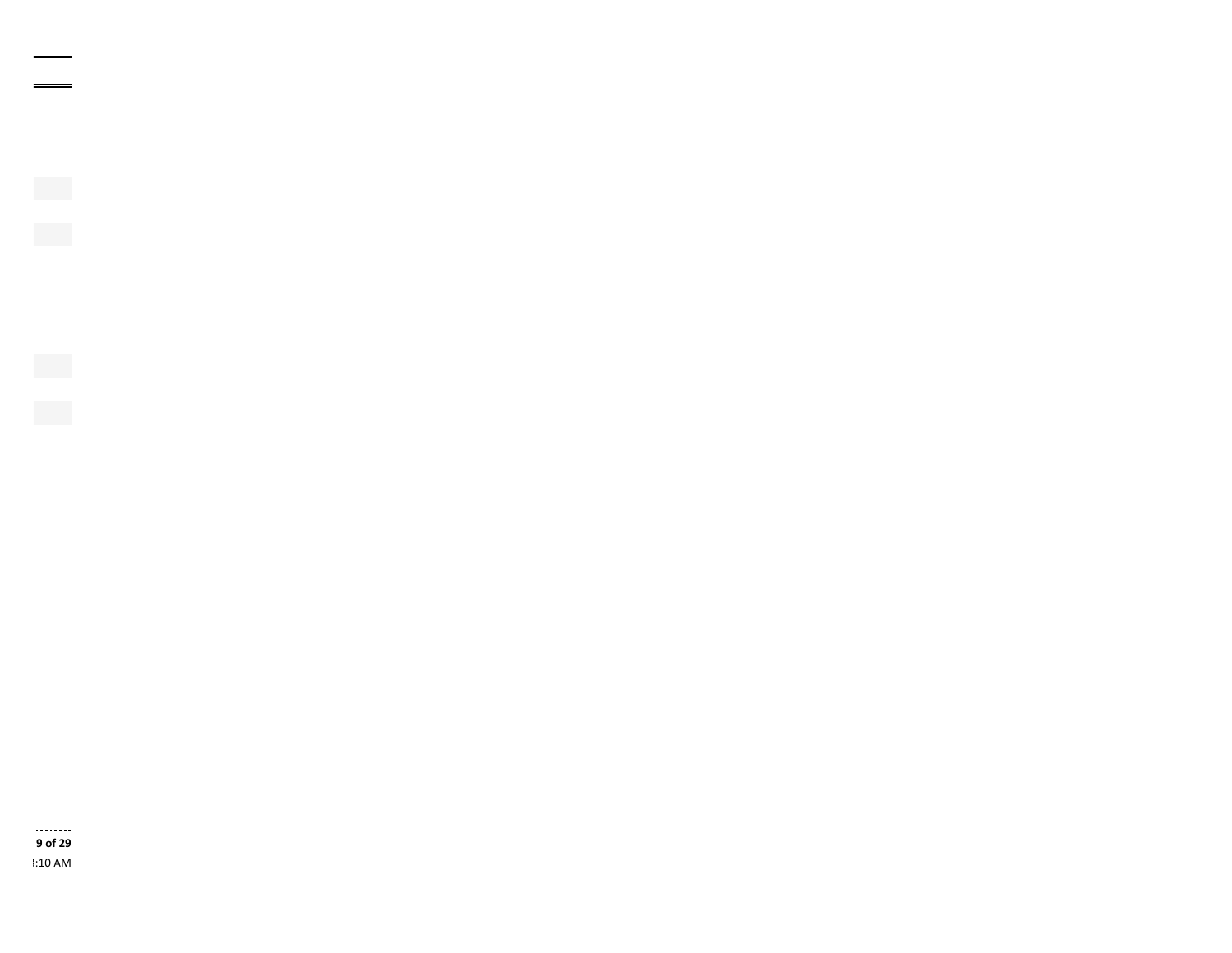| Validation # Last, First   | Club            |     | Show Wt. Place Special Placing |
|----------------------------|-----------------|-----|--------------------------------|
| Crossbred  91 records      |                 |     |                                |
| 111 ············· 1 record |                 |     |                                |
| 26528 Morse, Tanner        | Lee County 4H   | 290 | 1 Division 4 Winner            |
| 112 ………… 1 record          |                 |     |                                |
| 34827 Phillips, Cole       | Smith County 4H | 280 | 1 Division 4 Runner-Up         |
| 113 ………… 1 record          |                 |     |                                |
| 21854 Lackey, Grant        | Haskell FFA     | 275 | 1 Champion Crossbred           |
| 114 ………… 1 record          |                 |     |                                |
| 26528 Morse, Tanner        | Lee County 4H   | 290 | 1 Reserve Champion Crossbred   |
| 115 ············· 1 record |                 |     |                                |
| 21854 Lackey, Grant        | Haskell FFA     | 275 | 1 Grand Champion Market Barrow |

 $\frac{1}{2}$ 

. \_ \_ \_ \_ \_ \_ \_ \_ \_ \_ \_ \_ \_ \_ \_ \_ \_ \_

للأساس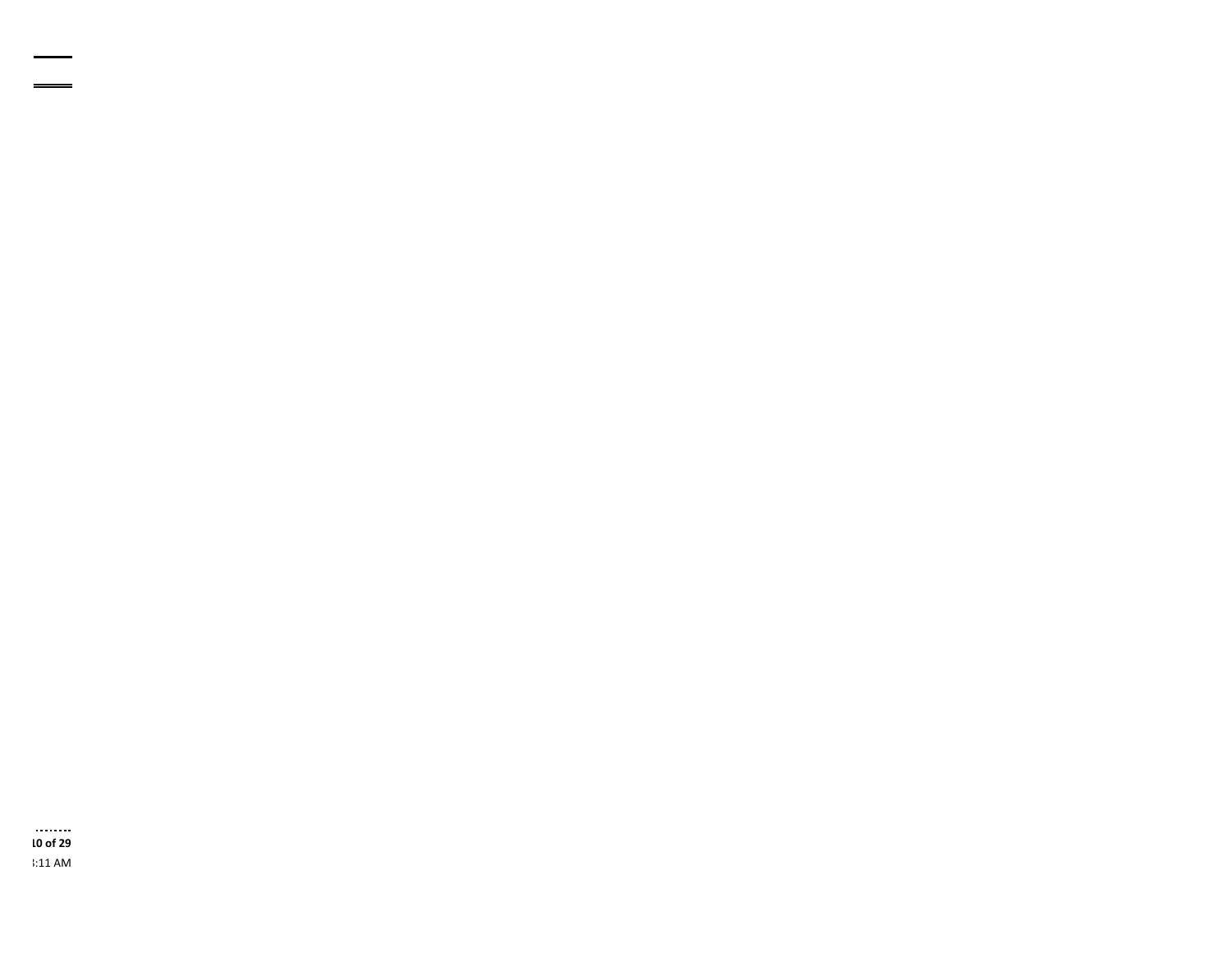| Validation # Last, First     | Club                       |     | Show Wt. Place Special Placing |
|------------------------------|----------------------------|-----|--------------------------------|
| Dark Crossbred  62 records   |                            |     |                                |
| 051 ············· 6 records  |                            |     |                                |
| 18033 Schley, Jack           | Fayette County 4H          | 243 | $\mathbf{1}$                   |
| 33164 Madeley, Brooke        | Randall County 4H          | 240 | $\overline{2}$                 |
| 31348 Tiemann, Lincoln       | Nolan County 4H            | 240 | 3                              |
| 15192 Lowry, Dylan           | Comal County 4H            | 240 | 4                              |
| 22768 Machac, Latham         | Abbott FFA                 | 240 | 5                              |
| 37014 Liles, Cooper          | Washington County 4H       | 240 | 6                              |
|                              |                            |     |                                |
| 052 ············· 6 records  |                            |     |                                |
| 41245 Foerster, Calan        | Shallowater FFA            | 242 | $\mathbf{1}$                   |
| 23993 Gutierrez, Emma        | <b>Borger FFA</b>          | 240 | $\overline{2}$                 |
| 30678 Lortz, Colton          | Porter FFA                 | 240 | 3                              |
| 12133 Miller, Jase           | Manvel FFA                 | 240 | 4                              |
| 27956 Soto, Kallaway         | <b>Idalou FFA</b>          | 240 | 5                              |
| 12638 Espinoza, Maddox       | Brownwood FFA              | 240 | 6                              |
|                              |                            |     |                                |
| 053 ………… 6 records           |                            |     |                                |
| 39168 Mathis, Kolton         | Graham FFA                 | 249 | $\mathbf{1}$                   |
| 35557 Dean, Grace            | Jim Ned FFA                | 250 | $\overline{2}$                 |
| 11047 Stojanik, Hallie       | Rogers FFA                 | 245 | 3                              |
| 10407 Brymer, Ryan           | Atascosa County 4H         | 250 | 4                              |
| 25916 Hubert, Briley         | Kleberg County 4H          | 249 | 5                              |
| 12661 Reagan, Hudson         | Brownwood FFA              | 248 | 6                              |
|                              |                            |     |                                |
| 054 ············· 6 records  |                            |     |                                |
| 13700 Bradford, Jett         | Carson County 4H           | 255 | $\mathbf 1$                    |
| 14152 Tucker, Kingston Parks | Whiteface FFA              | 253 | $\overline{2}$                 |
| 20474 Keyser, Hollee         | <b>Guadalupe County 4H</b> | 257 | 3                              |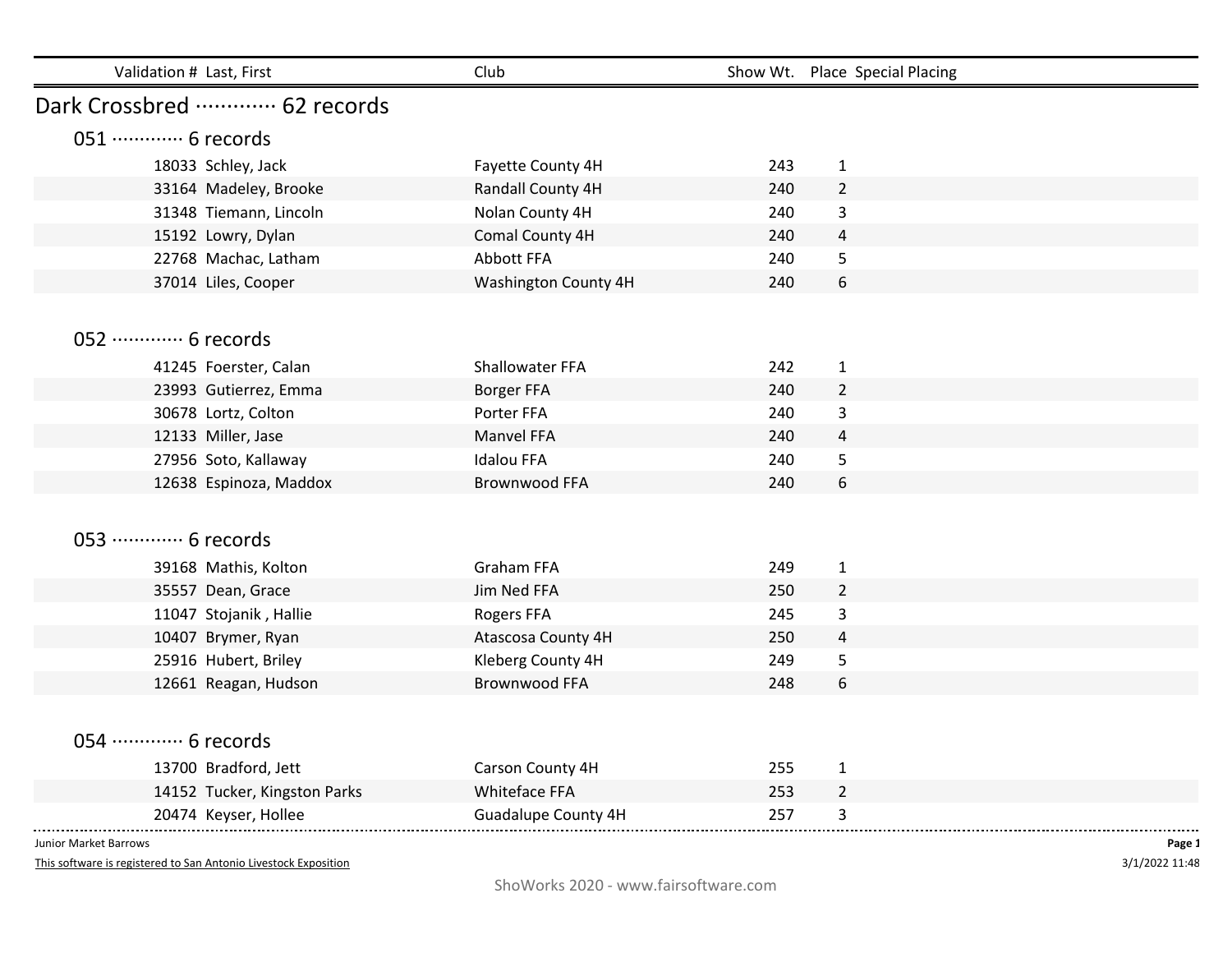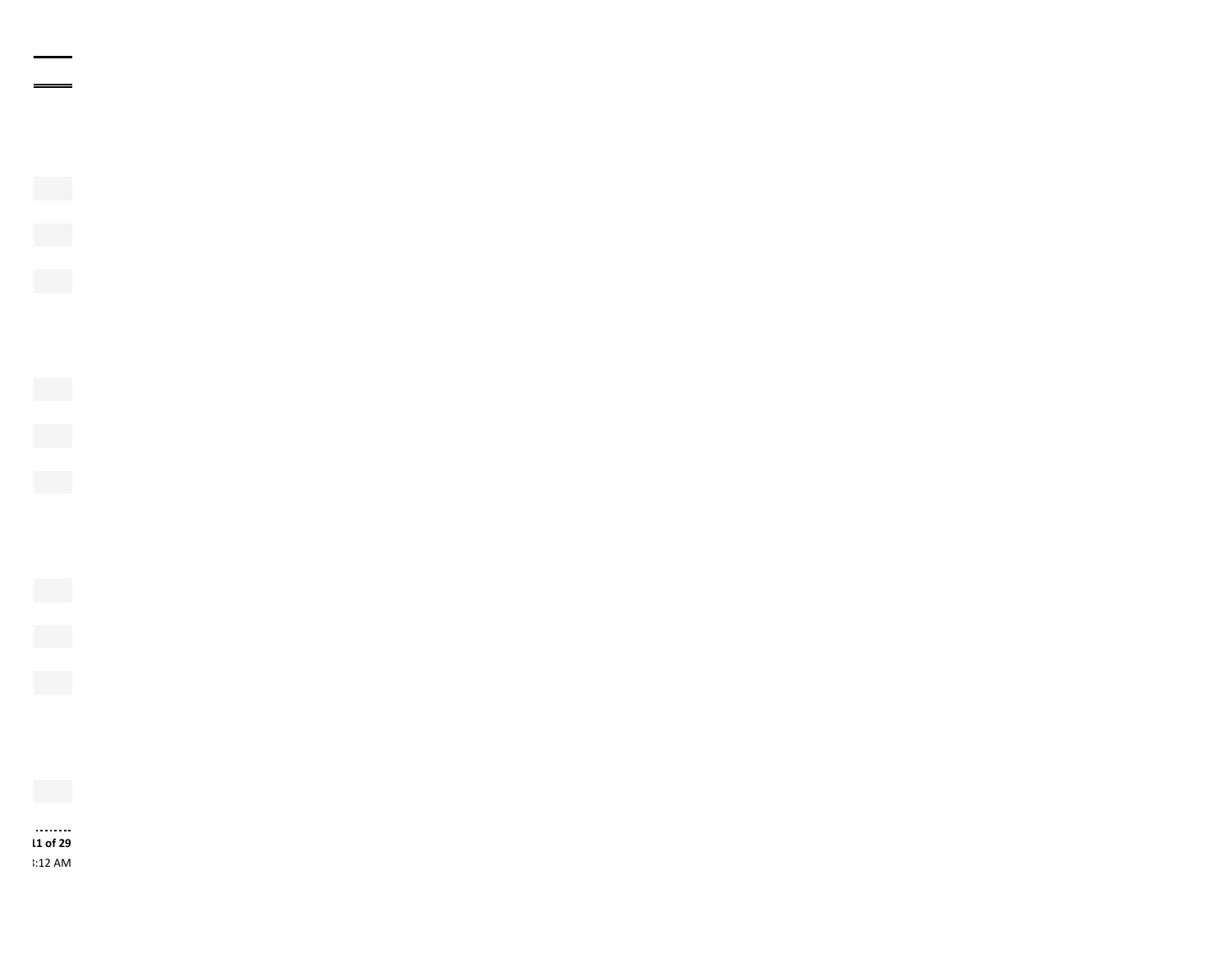| Validation # Last, First    | Club               |     | Show Wt. Place Special Placing |
|-----------------------------|--------------------|-----|--------------------------------|
| Dark Crossbred  62 records  |                    |     |                                |
| 054 ………… 6 records          |                    |     |                                |
| 26377 Rutland, Paige        | Lampasas FFA       | 254 | $\overline{a}$                 |
| 34381 Luna, Christian       | Ira FFA            | 255 | 5                              |
| 26394 Hopson, Avery         | Lampasas County 4H | 255 | 6                              |
|                             |                    |     |                                |
| 055 ············· 6 records |                    |     |                                |
| 21782 Gober, Colton         | Haskell FFA        | 261 | $\mathbf{1}$                   |
| 33931 Thomas, Rob           | Sinton FFA         | 263 | $\overline{2}$                 |
| 40296 Sullivan, Jenny       | <b>Idalou FFA</b>  | 264 | $\mathsf{3}$                   |
| 22815 Rounsavall, Austin    | Hillsboro FFA      | 264 | $\overline{4}$                 |
| 23613 Cherry, Carson        | Hood County 4H     | 260 | 5                              |
| 25402 Scott, Addison        | Kendall County 4H  | 260 | 6                              |
|                             |                    |     |                                |
| 056 ············· 6 records |                    |     |                                |
| 34409 Mcdaniel, Mesa        | Ira FFA            | 269 | $\mathbf{1}$                   |
| 13886 Simpson, Hannah       | Dimmitt FFA        | 269 | $\overline{2}$                 |
| 25722 Blount, Zachery       | <b>Tivy FFA</b>    | 270 | 3                              |
| 41505 Canales, Trey         | Odem FFA           | 270 | 4                              |
| 28069 Adams, Austin         | Roosevelt FFA      | 265 | 5                              |
| 21768 Solano, Layla         | <b>Haskell FFA</b> | 268 | 6                              |
|                             |                    |     |                                |
| 057 ············· 6 records |                    |     |                                |
| 15579 Hodges, Hagen         | De Leon FFA        | 273 | $\mathbf{1}$                   |
| 29425 Pedroza, Easton       | Medina County 4H   | 274 | $\overline{2}$                 |
| 41265 Ralston, Preston      | Dallam County 4H   | 273 | 3                              |
| 31865 Butler, Cassidee      | Perryton FFA       | 278 | 4                              |
| 25638 Lackey, Kale          | Kerr County 4H     | 278 | $\mathsf S$                    |
| 10965 Rios, Devyn Rae       | Bee County 4H      | 277 | 6                              |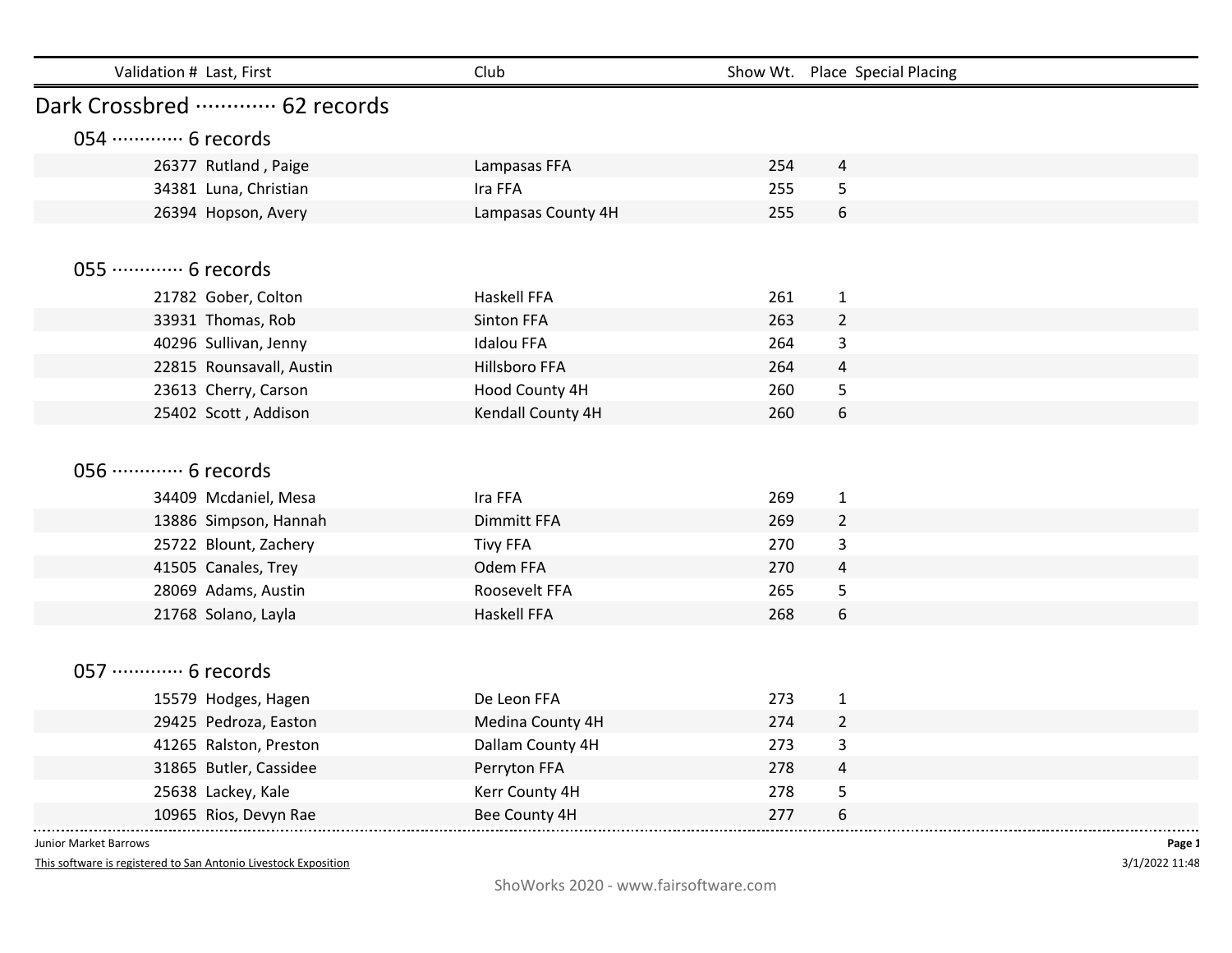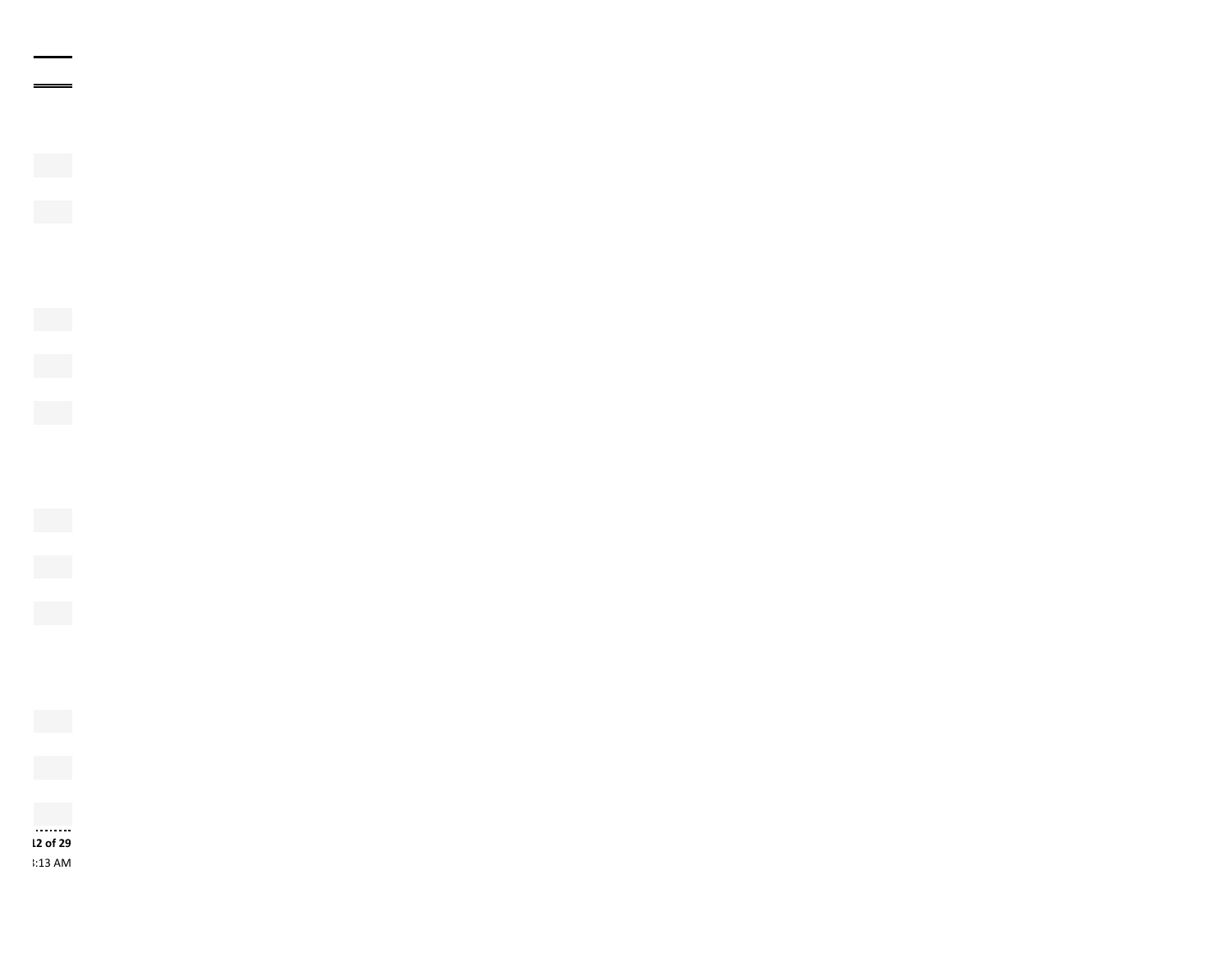| Validation # Last, First    | Club              |     | Show Wt. Place Special Placing    |       |
|-----------------------------|-------------------|-----|-----------------------------------|-------|
| Dark Crossbred  62 records  |                   |     |                                   |       |
| 057 ············· 6 records |                   |     |                                   |       |
|                             |                   |     |                                   |       |
| 058 ………… 6 records          |                   |     |                                   |       |
| 11237 Tanner, Layni         | <b>Troy FFA</b>   | 284 | $\mathbf{1}$                      |       |
| 16510 Fulton, Payzli        | Dawson County 4H  | 287 | $\overline{2}$                    |       |
| 16456 Krohn, Kenley         | Klondike FFA      | 282 | 3                                 |       |
| 22841 Janek, Kennedy        | Abbott FFA        | 282 | 4                                 |       |
| 19457 Camacho, Tinsley      | Goliad County 4H  | 285 | 5                                 |       |
| 37916 Sanders, Owen         | Vista Ridge FFA   | 286 | 6                                 |       |
|                             |                   |     |                                   |       |
| 059 ············· 6 records |                   |     |                                   |       |
| 41229 Dunnam, Shalee        | Haskell FFA       | 290 | $\mathbf{1}$                      |       |
| 14598 Gray, Hudson          | Farmersville FFA  | 290 | $\overline{2}$                    |       |
| 26184 Humphreys, Wesley     | Sudan FFA         | 290 | 3                                 |       |
| 14658 Houser, Memphis       | Royse City FFA    | 288 | 4                                 |       |
| 33945 Canales, Lane         | Sinton FFA        | 290 | 5                                 |       |
| 25409 Scott, Ellie          | Kendall County 4H | 290 | 6                                 |       |
|                             |                   |     |                                   |       |
| 060 ············· 1 record  |                   |     |                                   |       |
| 41245 Foerster, Calan       | Shallowater FFA   | 242 | 1 Light Weight Division Winner    |       |
|                             |                   |     |                                   |       |
| 061 ············· 1 record  |                   |     |                                   |       |
| 18033 Schley, Jack          | Fayette County 4H | 243 | 1 Light Weight Division Runner-Up |       |
|                             |                   |     |                                   |       |
| 062 ············· 1 record  |                   |     |                                   |       |
| 13700 Bradford, Jett        | Carson County 4H  | 255 | 1 Medium Weight Division Winner   |       |
|                             |                   |     |                                   |       |
| Junior Market Barrows       |                   |     |                                   | Page: |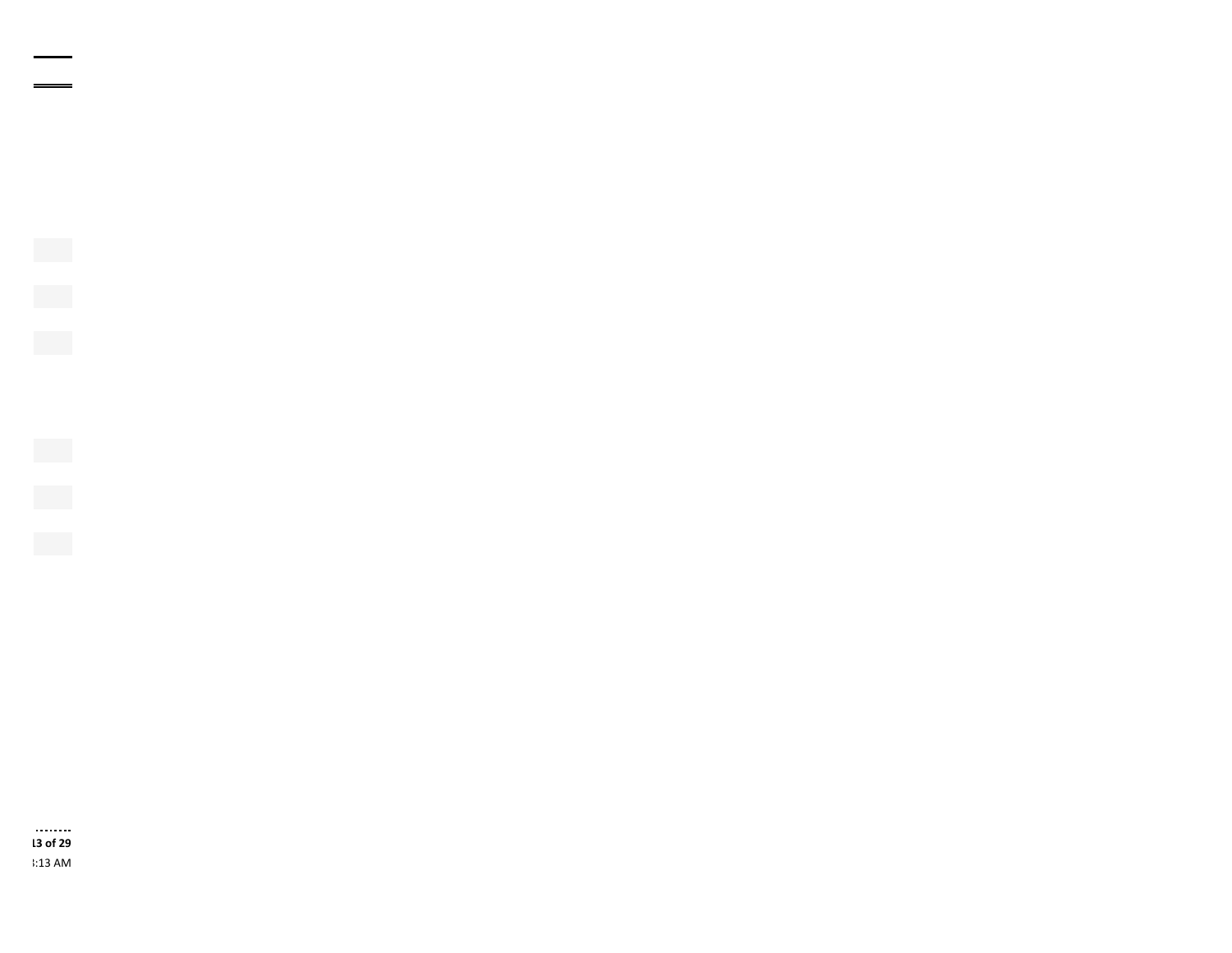| Validation # Last, First       | Club               |     | Show Wt. Place Special Placing     |
|--------------------------------|--------------------|-----|------------------------------------|
| Dark Crossbred ………… 62 records |                    |     |                                    |
| 062 ············· 1 record     |                    |     |                                    |
| 063 ············· 1 record     |                    |     |                                    |
| 21782 Gober, Colton            | <b>Haskell FFA</b> | 261 | 1 Medium Weight Division Runner-Up |
| 064 ·············· 1 record    |                    |     |                                    |
| 41229 Dunnam, Shalee           | <b>Haskell FFA</b> | 290 | 1 Heavy Weight Division Winner     |
| 065 ·············· 1 record    |                    |     |                                    |
| 14598 Gray, Hudson             | Farmersville FFA   | 290 | 1 Heavy Weight Division Runner-Up  |
| 066 ············· 1 record     |                    |     |                                    |
| 13700 Bradford, Jett           | Carson County 4H   | 255 | 1 Champion Dark Crossbred          |
| 067 ············· 1 record     |                    |     |                                    |
| 41229 Dunnam, Shalee           | Haskell FFA        | 290 | 1 Reserve Champion Dark Crossbred  |

 $\sim 100$ 

للأساس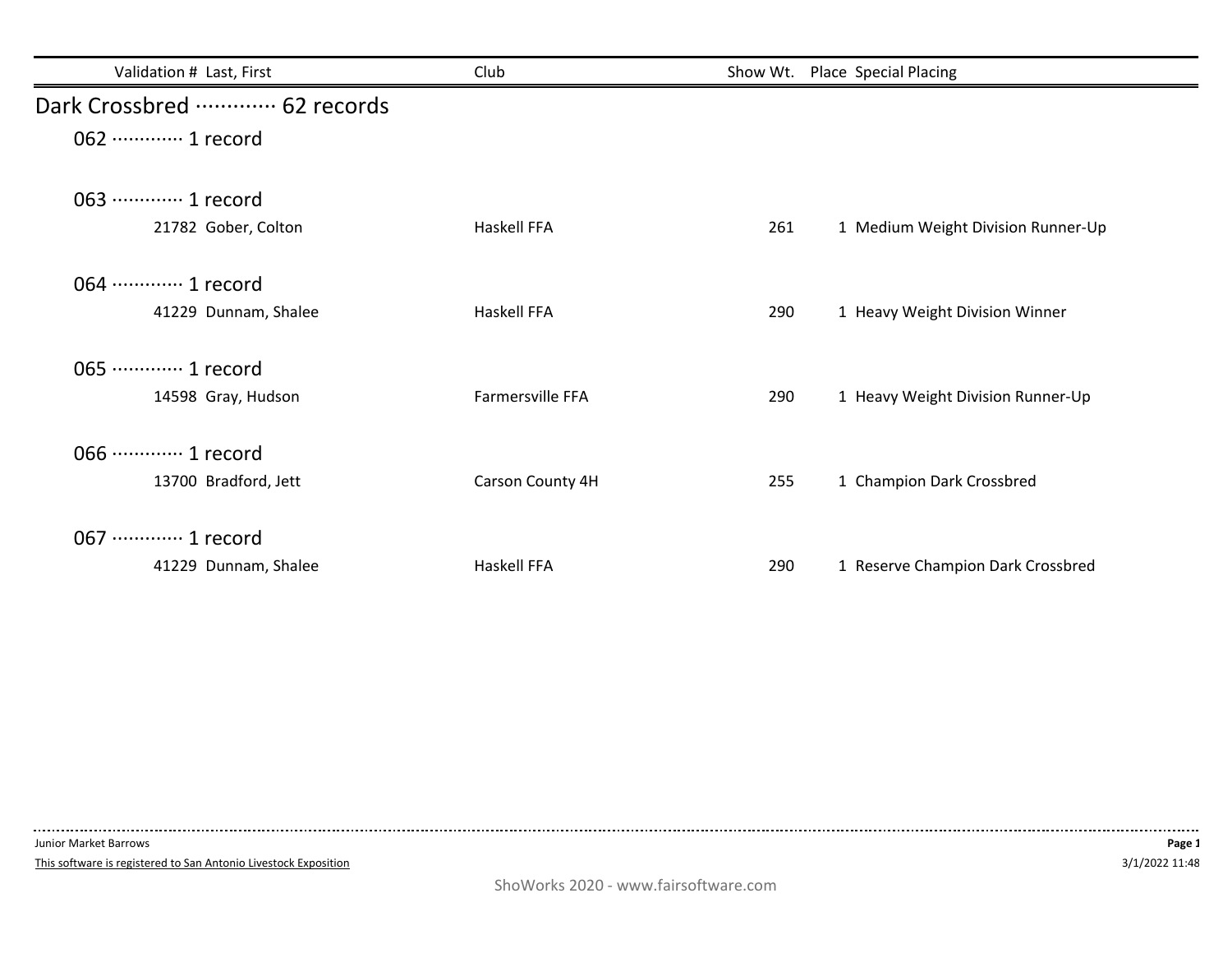$\sim$  . . . . . . . **Page 14 of 29**  $1:14$  AM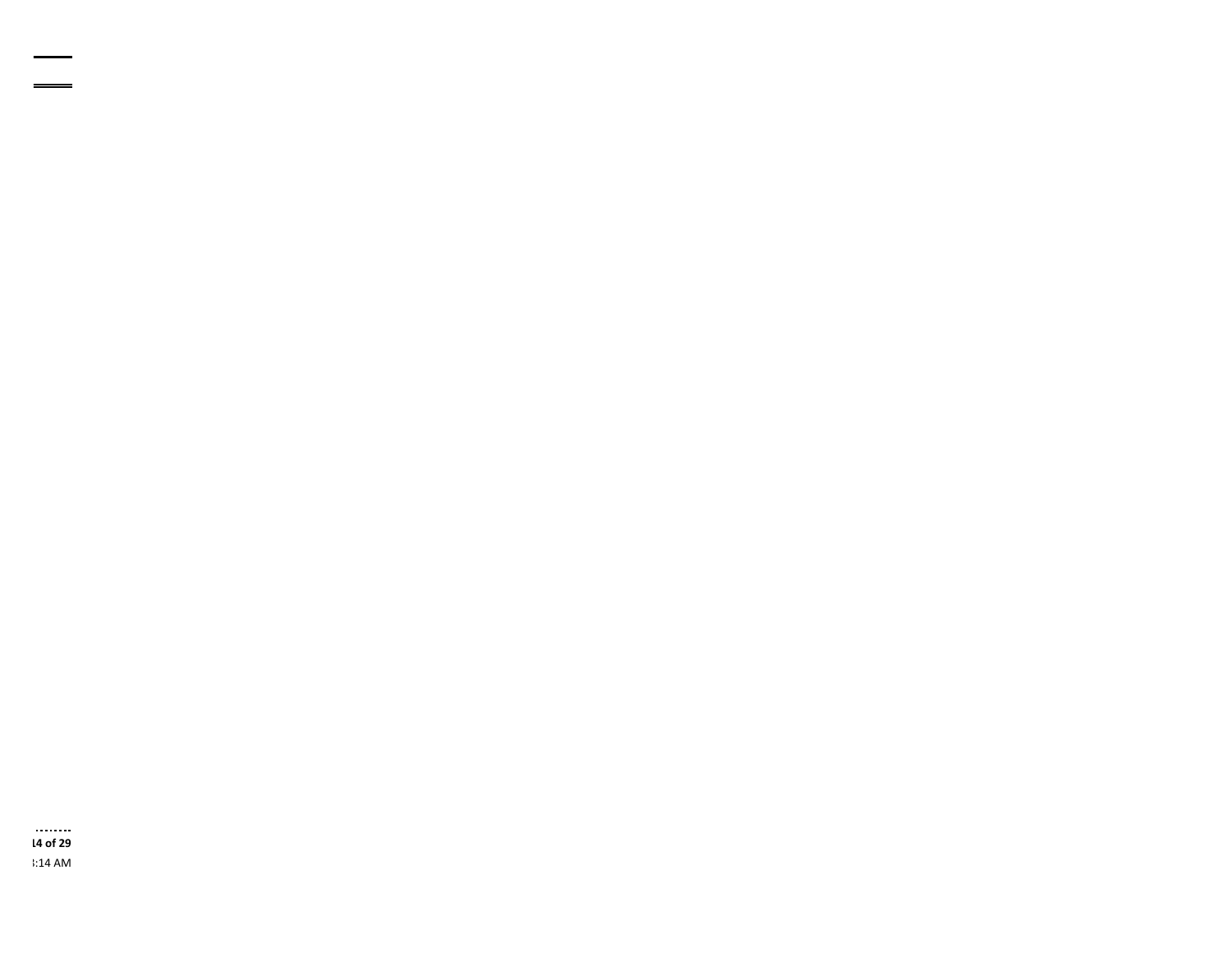| Validation # Last, First    | Club                            |     | Show Wt. Place Special Placing |
|-----------------------------|---------------------------------|-----|--------------------------------|
| Duroc ………… 62 records       |                                 |     |                                |
| 034 ············· 6 records |                                 |     |                                |
| 29599 Longoria, Audrey      | Devine FFA                      | 240 | $\mathbf{1}$                   |
| 13042 Farmer, Jack          | Eula FFA                        | 240 | $\overline{2}$                 |
| 38543 Wiatrek, Owen         | Wilson County 4H                | 240 | 3                              |
| 31465 Salazar, Nathaniel    | Sweetwater FFA                  | 240 | $\overline{a}$                 |
| 18011 Dooley, Bree          | Fayette County 4H               | 242 | 5                              |
| 29674 Clarke, Lacy          | Hondo FFA                       | 242 | 6                              |
|                             |                                 |     |                                |
| 035 ············· 6 records |                                 |     |                                |
| 29751 Burell, Toni          | D hanis FFA                     | 253 | $\mathbf{1}$                   |
| 38445 Jarzombek, Peyton     | Floresville FFA                 | 251 | $\overline{2}$                 |
| 38252 Bodiford, Lane        | Floresville FFA                 | 251 | 3                              |
| 32565 Henderson, Garrett    | Parmer County 4H                | 251 | 4                              |
| 29700 Halbardier, Joseph    | Hondo FFA                       | 249 | 5                              |
| 11633 Martinez, Calista     | Agriculture Science & Technolog | 251 | 6                              |
|                             |                                 |     |                                |
| 036 ············· 6 records |                                 |     |                                |
| 37013 Hodde, Natalie        | Washington County 4H            | 257 | $\mathbf{1}$                   |
| 28337 Stone, Halle          | Tahoka FFA                      | 263 | $\overline{2}$                 |
| 30544 Woodson, Heaton       | Montgomery County 4H            | 258 | 3                              |
| 17069 Watson, Bromli        | <b>Cuero FFA</b>                | 256 | 4                              |
| 41250 Schladoer, Emma       | Fredericksburg FFA              | 259 | 5                              |
| 23364 Smith, Adley          | Smyer FFA                       | 257 | 6                              |
|                             |                                 |     |                                |
| 037 ············· 6 records |                                 |     |                                |
|                             |                                 |     |                                |
| 11793 Johnson, Josie        | East Central FFA                | 266 | $\mathbf{1}$                   |
| 35844 Rodriguez, Kylee      | Wylie Abilene FFA               | 267 | $\overline{2}$                 |
| 30370 Farmer, Matthew       | Colorado FFA                    | 266 | 3                              |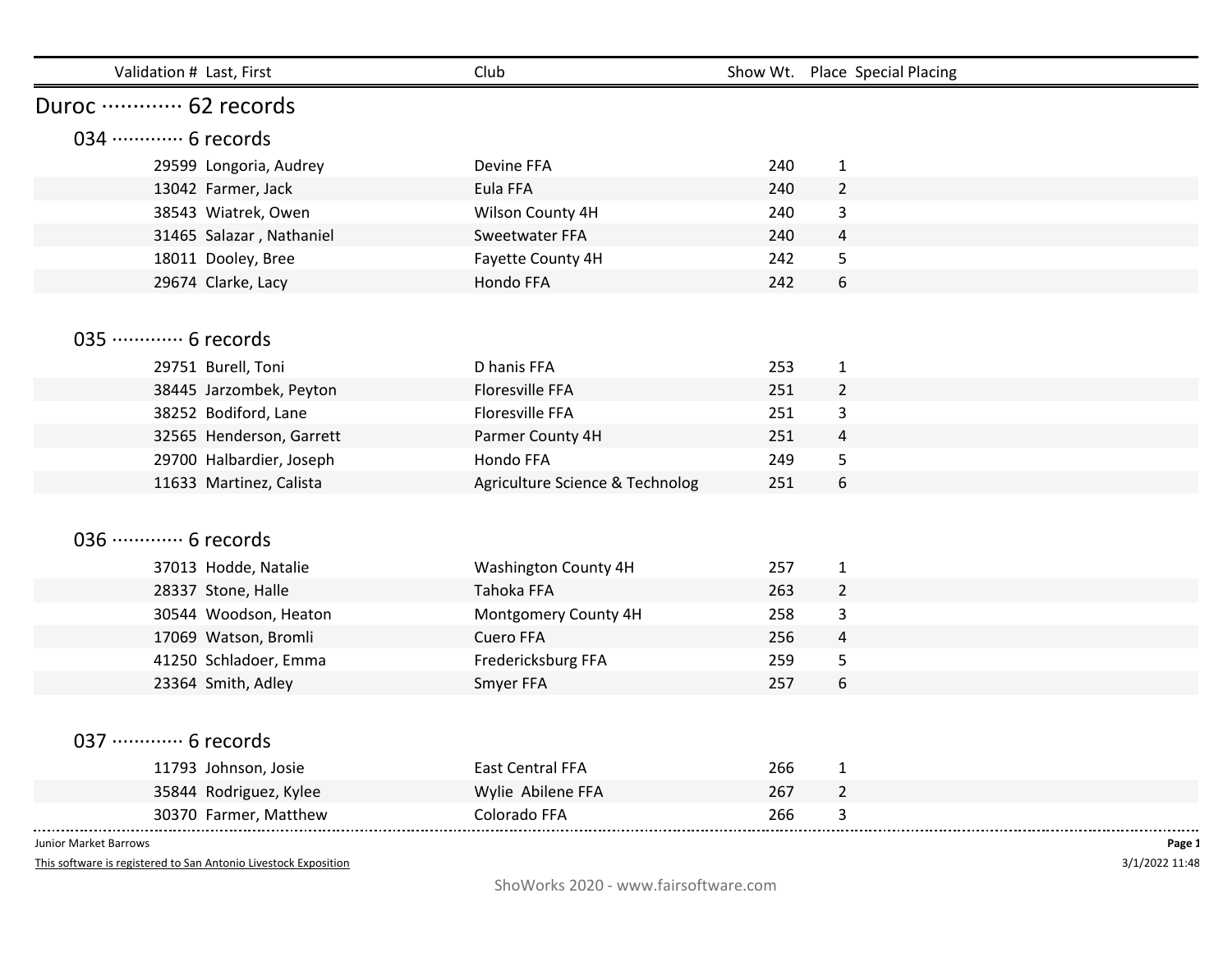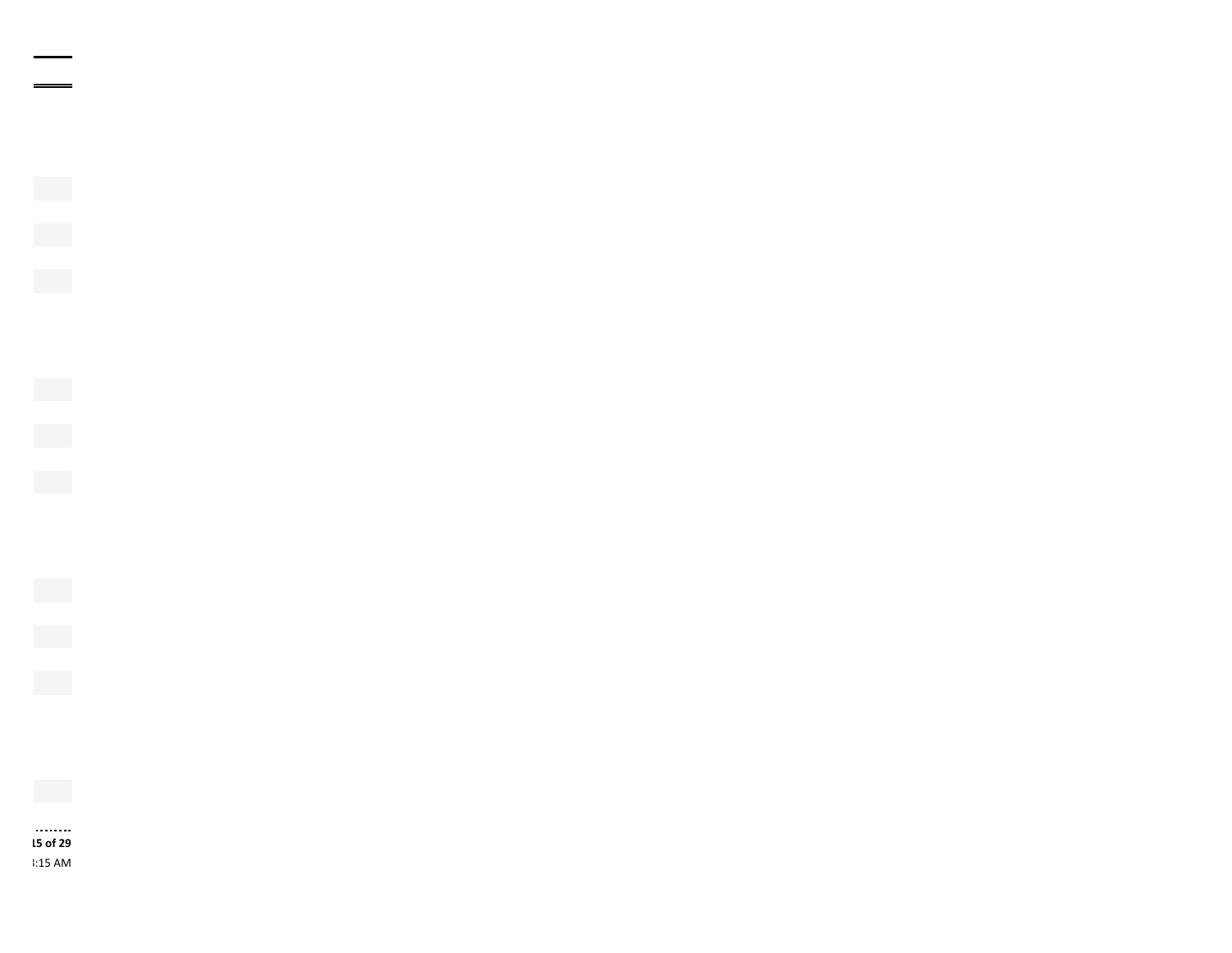| Validation # Last, First    | Club                   |     | Show Wt. Place Special Placing |
|-----------------------------|------------------------|-----|--------------------------------|
| Duroc ………… 62 records       |                        |     |                                |
| 037 ············· 6 records |                        |     |                                |
| 22969 Swearingin, Cash      | Bosque County 4H       | 267 | 4                              |
| 23778 Archuleta, Austin     | Howard County 4H       | 267 | 5                              |
| 33459 Early, Brynlei        | Roberts County 4H      | 265 | 6                              |
| 038 ………… 6 records          |                        |     |                                |
| 41572 Wisdom, Chessa        | Hockley County 4H      | 276 | $\mathbf{1}$                   |
| 29137 King, Eyzela          | Robinson FFA           | 273 | $\overline{2}$                 |
| 33956 Canales, Lawson       | Sinton FFA             | 272 | 3                              |
| 31468 Wilcox, Seth          | Nolan County 4H        | 272 | 4                              |
| 37579 Dabovich, Stockton    | <b>Burkburnett FFA</b> | 273 | 5                              |
| 23178 Coats, Kanaan         | Levelland FFA          | 273 | 6                              |
| 039 ………… 6 records          |                        |     |                                |
| 19628 Pearson, Andi         | Grayson County 4H      | 281 | $\mathbf{1}$                   |
| 21665 Branch, Rebecca       | Harris County 4H       | 278 | $\overline{2}$                 |
| 23207 Buxkemper, Mattie     | Levelland FFA          | 277 | 3                              |
| 28954 Torres, Sabrina       | Maverick County 4H     | 279 | 4                              |
| 10773 Hagen, Trey           | Pleasanton FFA         | 279 | 5                              |
| 27716 Bradford, Kaden       | Frenship FFA           | 281 | 6                              |
| 040 ············· 6 records |                        |     |                                |
| 24831 Muehlstein, Wesley    | <b>Stamford FFA</b>    | 284 | $\mathbf{1}$                   |
| 23251 Pearson, Ollen        | Hockley County 4H      | 283 | $\overline{2}$                 |
| 18805 Newman, Rhett         | Friendswood FFA        | 284 | $\mathsf{3}$                   |
| 40403 Patrick, Patton       | Calallen FFA           | 282 | 4                              |
| 41299 Parks, Luke           | Galveston County 4H    | 286 | 5                              |
| 20363 Braune, Justin        | Navarro FFA            | 282 | 6                              |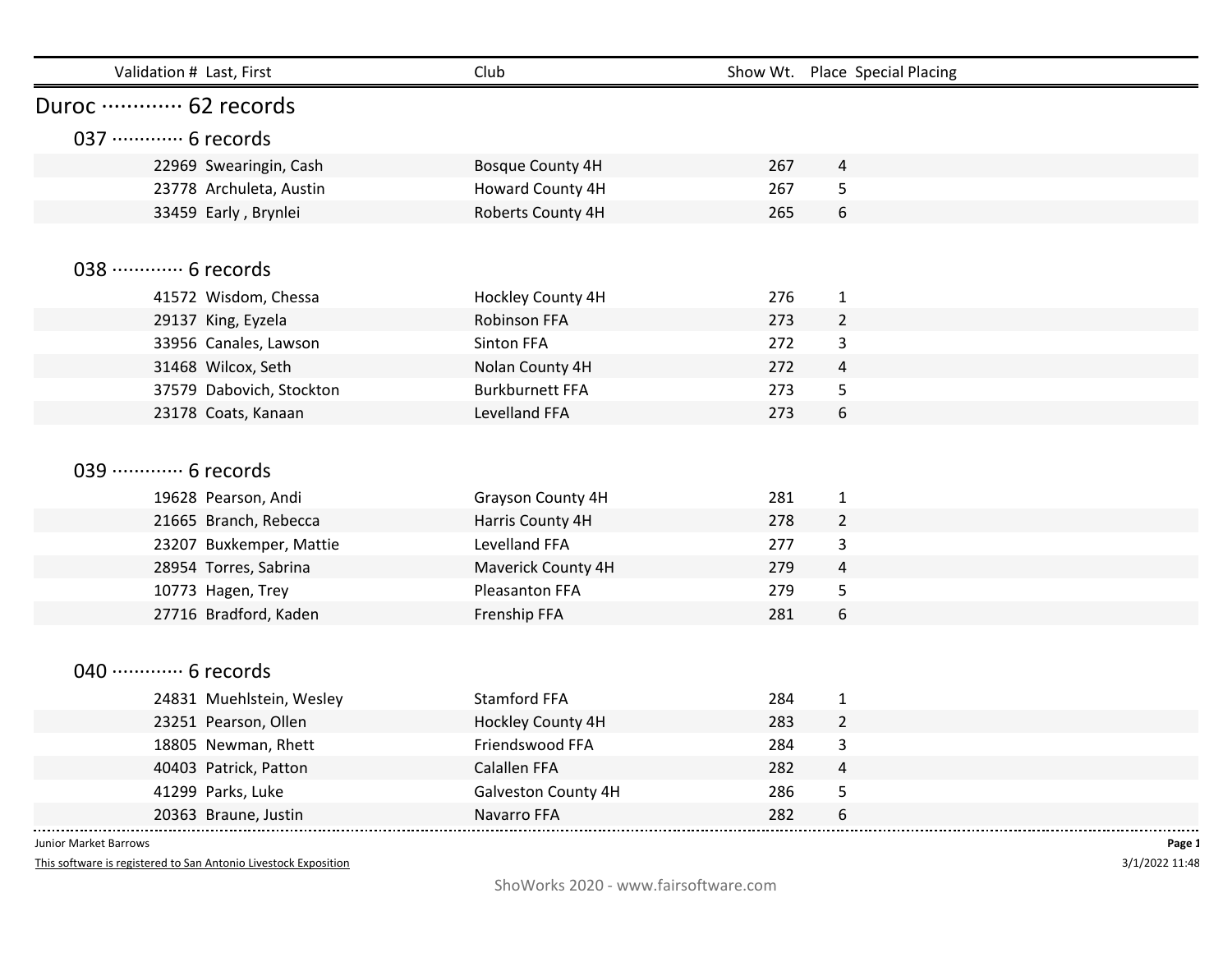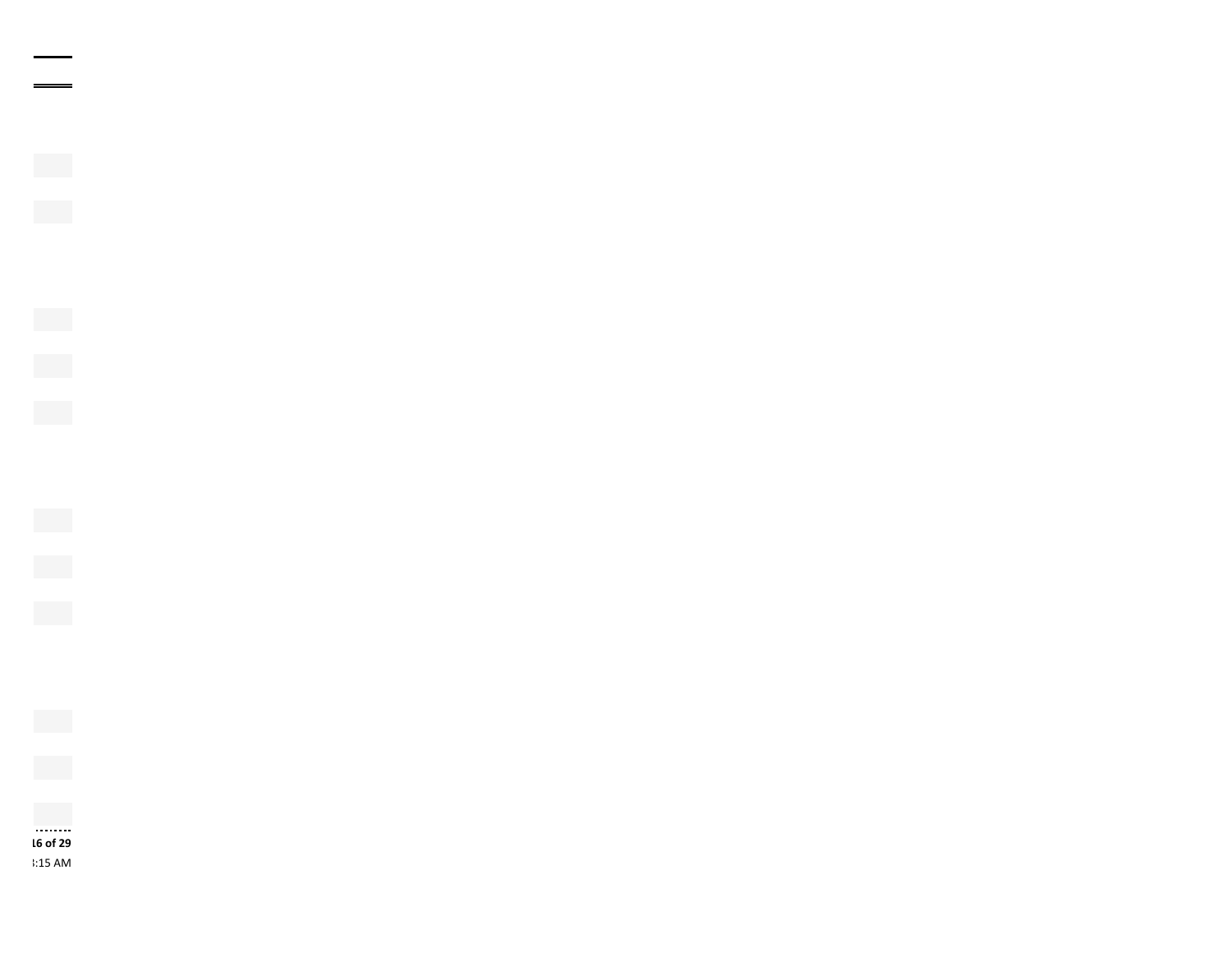| Duroc ………… 62 records<br>040 ············· 6 records                                     |     |                                   |                          |
|------------------------------------------------------------------------------------------|-----|-----------------------------------|--------------------------|
|                                                                                          |     |                                   |                          |
|                                                                                          |     |                                   |                          |
| 041 ………… 6 records                                                                       |     |                                   |                          |
| 18787 Maroul, Lauren<br>Dickinson FFA                                                    | 290 | $\mathbf{1}$                      |                          |
| Coryell County 4H<br>15888 Bomar, Steven                                                 | 290 | $\overline{2}$                    |                          |
| 41521 Dillard, Samuel<br><b>Idalou FFA</b>                                               | 290 | $\mathsf{3}$                      |                          |
| 41528 Braden, Katie<br><b>Glasscock County 4H</b>                                        | 290 | $\overline{a}$                    |                          |
| 28582 Burrow, Addisyn<br>New Home FFA                                                    | 290 | 5                                 |                          |
| 38904 Vineyard, Creed<br>Wise County 4H                                                  | 288 | $\boldsymbol{6}$                  |                          |
|                                                                                          |     |                                   |                          |
| 042 ············· 6 records                                                              |     |                                   |                          |
| 41246 Hall, Mckinley<br>Leander FFA                                                      | 290 | $\mathbf{1}$                      |                          |
| 10415 Duty, Bryson<br>Lytle FFA                                                          | 290 | $\overline{2}$                    |                          |
| 10761 Powell, Jacob<br>Jourdanton FFA                                                    | 290 | 3                                 |                          |
| Tidehaven FFA<br>41255 Crow, Stratton                                                    | 290 | $\overline{a}$                    |                          |
| 34421 Wall, Ramsi<br>Ira FFA                                                             | 290 | 5                                 |                          |
| 41262 Johnson, Kyla<br><b>Grandview FFA</b>                                              | 290 | 6                                 |                          |
|                                                                                          |     |                                   |                          |
| 043 ………… 1 record                                                                        |     |                                   |                          |
| 37013 Hodde, Natalie<br>Washington County 4H                                             | 257 | 1 Light Weight Division Winner    |                          |
|                                                                                          |     |                                   |                          |
| 044 ………… 1 record                                                                        |     |                                   |                          |
| Tahoka FFA<br>28337 Stone, Halle                                                         | 263 | 1 Light Weight Division Runner-Up |                          |
| 045 ………… 1 record                                                                        |     |                                   |                          |
| 41572 Wisdom, Chessa<br>Hockley County 4H                                                | 276 | 1 Meduim Weight Division Winner   |                          |
|                                                                                          |     |                                   |                          |
| Junior Market Barrows<br>This software is registered to San Antonio Livestock Exposition |     |                                   | Page 1<br>3/1/2022 11:48 |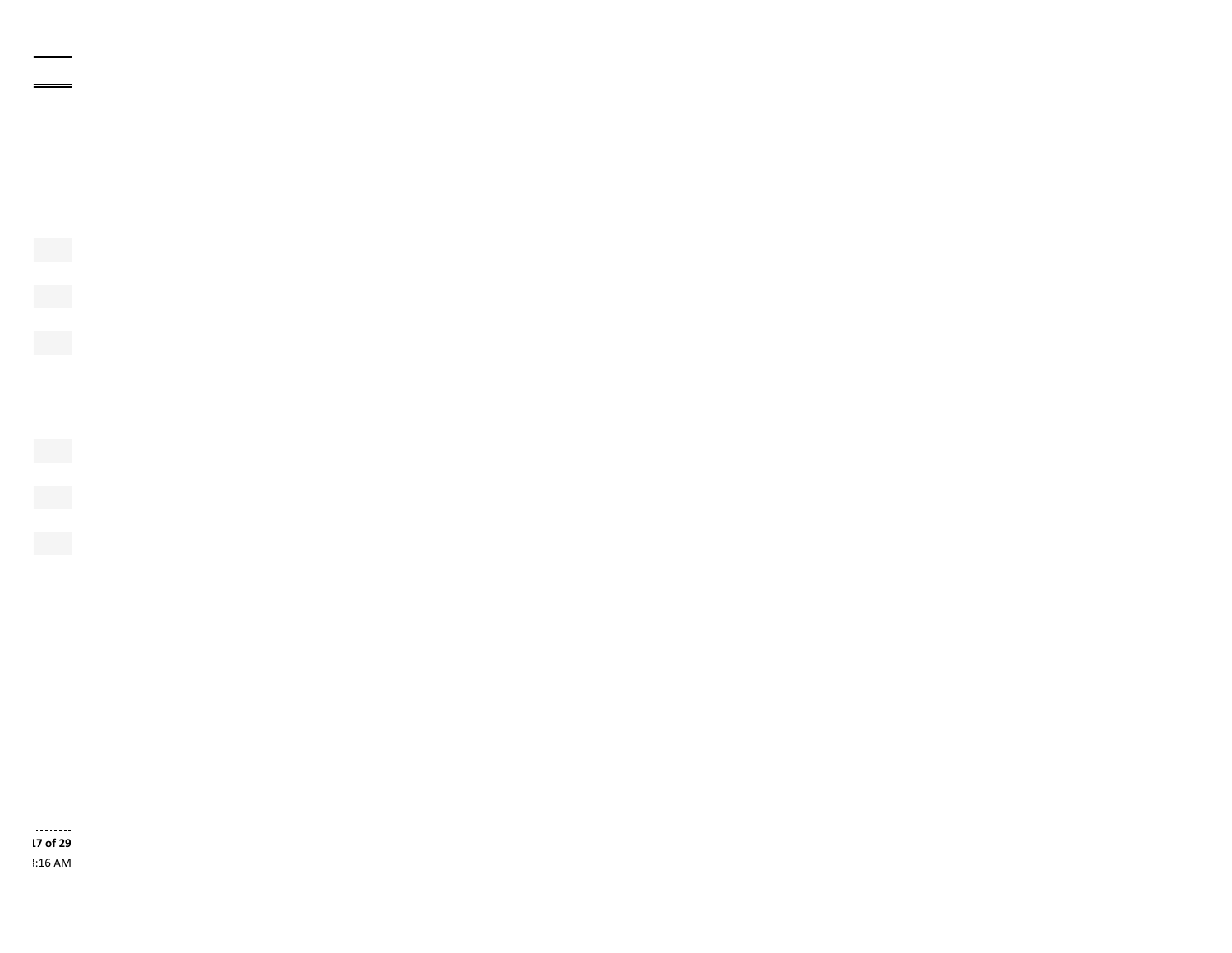| Validation # Last, First    | Club                 |     | Show Wt. Place Special Placing     |
|-----------------------------|----------------------|-----|------------------------------------|
| Duroc  62 records           |                      |     |                                    |
| 045 ·············· 1 record |                      |     |                                    |
| 046 ………… 1 record           |                      |     |                                    |
| 29137 King, Eyzela          | Robinson FFA         | 273 | 1 Medium Weight Division Runner-Up |
| 047 ·············· 1 record |                      |     |                                    |
| 24831 Muehlstein, Wesley    | <b>Stamford FFA</b>  | 284 | 1 Heavy Weight Division Winner     |
| 048 ………… 1 record           |                      |     |                                    |
| 23251 Pearson, Ollen        | Hockley County 4H    | 283 | 1 Heavy Weight Division Runner-Up  |
| 049 ·············· 1 record |                      |     |                                    |
| 37013 Hodde, Natalie        | Washington County 4H | 257 | 1 Champion Duroc                   |
| 050 ············· 1 record  |                      |     |                                    |
| 28337 Stone, Halle          | Tahoka FFA           | 263 | 1 Reserve Champion Duroc           |

 $\begin{array}{cccccccccc} \multicolumn{2}{c}{} & \multicolumn{2}{c}{} & \multicolumn{2}{c}{} & \multicolumn{2}{c}{} & \multicolumn{2}{c}{} & \multicolumn{2}{c}{} & \multicolumn{2}{c}{} & \multicolumn{2}{c}{} & \multicolumn{2}{c}{} & \multicolumn{2}{c}{} & \multicolumn{2}{c}{} & \multicolumn{2}{c}{} & \multicolumn{2}{c}{} & \multicolumn{2}{c}{} & \multicolumn{2}{c}{} & \multicolumn{2}{c}{} & \multicolumn{2}{c}{} & \multicolumn{2}{c}{} & \multicolumn{2}{c}{} & \mult$ 

 $- - -$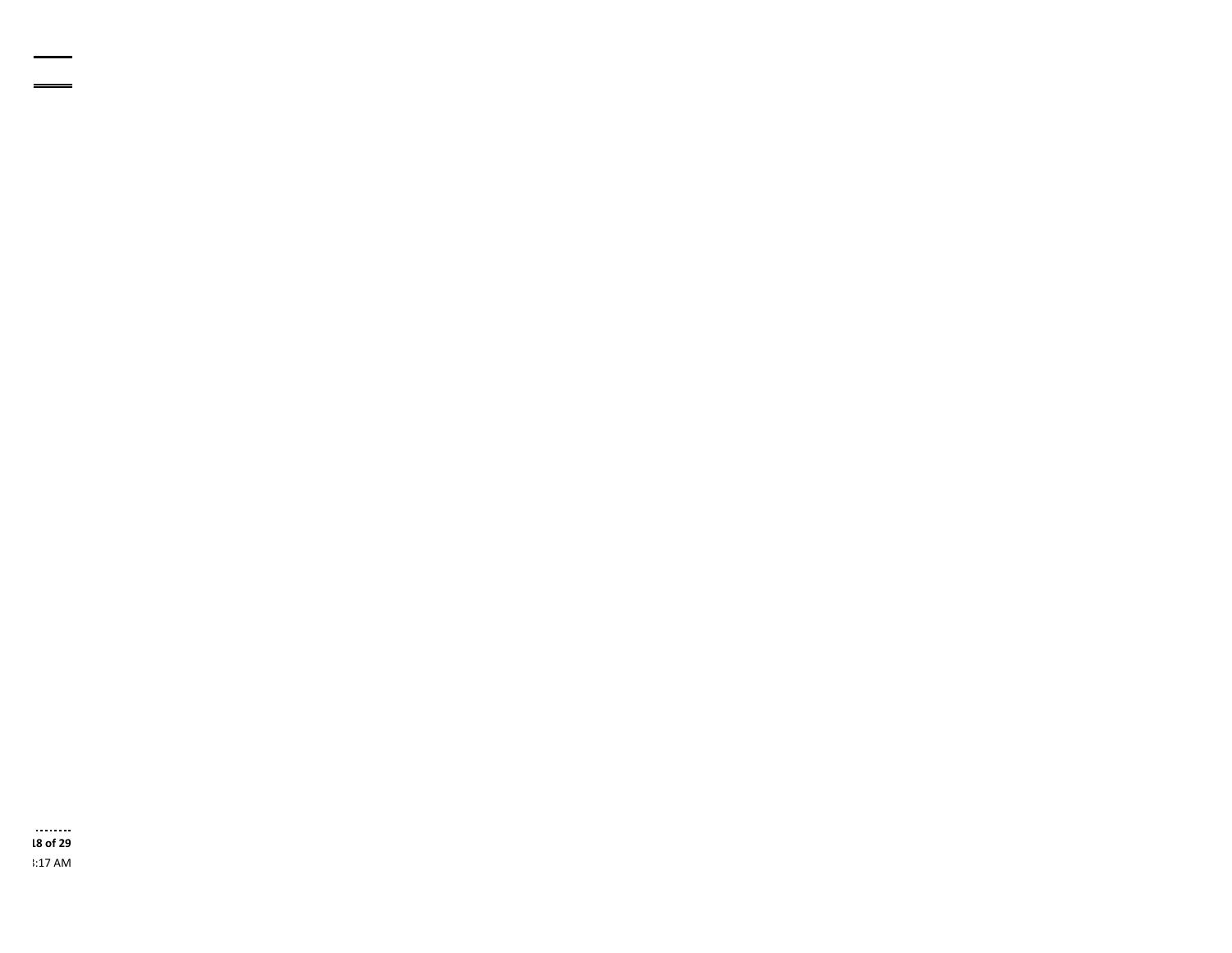| Validation # Last, First     | Club                      |     | Show Wt. Place Special Placing |
|------------------------------|---------------------------|-----|--------------------------------|
| Hampshire ………… 63 records    |                           |     |                                |
| 017 ············· 6 records  |                           |     |                                |
| 12459 Cozart, Blaze          | Early FFA                 | 240 | $\mathbf{1}$                   |
| 27939 Merrell, Kora          | <b>Idalou FFA</b>         | 240 | $\overline{2}$                 |
| 25913 Hubert, Braylin        | Kleberg County 4H         | 243 | 3                              |
| 23114 Buxkemper, Mark        | Levelland FFA             | 240 | 4                              |
| 18038 Schley, Kayme          | Fayette County 4H         | 242 | 5                              |
| 25969 Hatfield, Brenley      | Munday FFA                | 240 | 6                              |
|                              |                           |     |                                |
|                              |                           |     |                                |
| 018 ············· 6 records  |                           |     |                                |
| 32005 Cox, Ryan              | Wildorado FFA             | 243 | $\mathbf{1}$                   |
| 26793 Pichotta, Trever       | George West FFA           | 240 | $\overline{2}$                 |
| 38194 Barnett, Mallorie      | Floresville FFA           | 243 | 3                              |
| 14211 Taylor, Blake          | Santa Anna FFA            | 240 | 4                              |
| 38517 Urbanczyk, Berklie     | Wilson County 4H          | 240 | 5                              |
| 23876 Isenburg, Zakary       | Lone Oak FFA              | 240 | 6                              |
|                              |                           |     |                                |
| 019 ············· 6 records  |                           |     |                                |
|                              |                           |     |                                |
| 33269 Tyson, Haddie          | Randall County 4H         | 245 | $\mathbf{1}$                   |
| 13936 Parham, Marshall       | Chambers County 4H        | 250 | $\overline{2}$                 |
| 16157 Pool, Piper            | Dallam County 4H          | 249 | 3                              |
| 14432 Powell, Klayden        | Farmersville FFA          | 250 | 4                              |
| 24860 Ender, Caitlyn         | <b>Stamford FFA</b>       | 248 | 5                              |
| 33865 West, Kotton           | Sinton FFA                | 250 | 6                              |
|                              |                           |     |                                |
| 020 ·············· 6 records |                           |     |                                |
| 12856 Smith, Natalie         | <b>Burleson County 4H</b> | 256 | $\mathbf{1}$                   |
| 24822 Jones, Sydny           | <b>Stamford FFA</b>       | 255 | $\overline{2}$                 |
| 21699 Bobalik, Haley         | Crosby FFA                | 254 | 3                              |
| Junior Market Barrows        |                           |     | Page 1                         |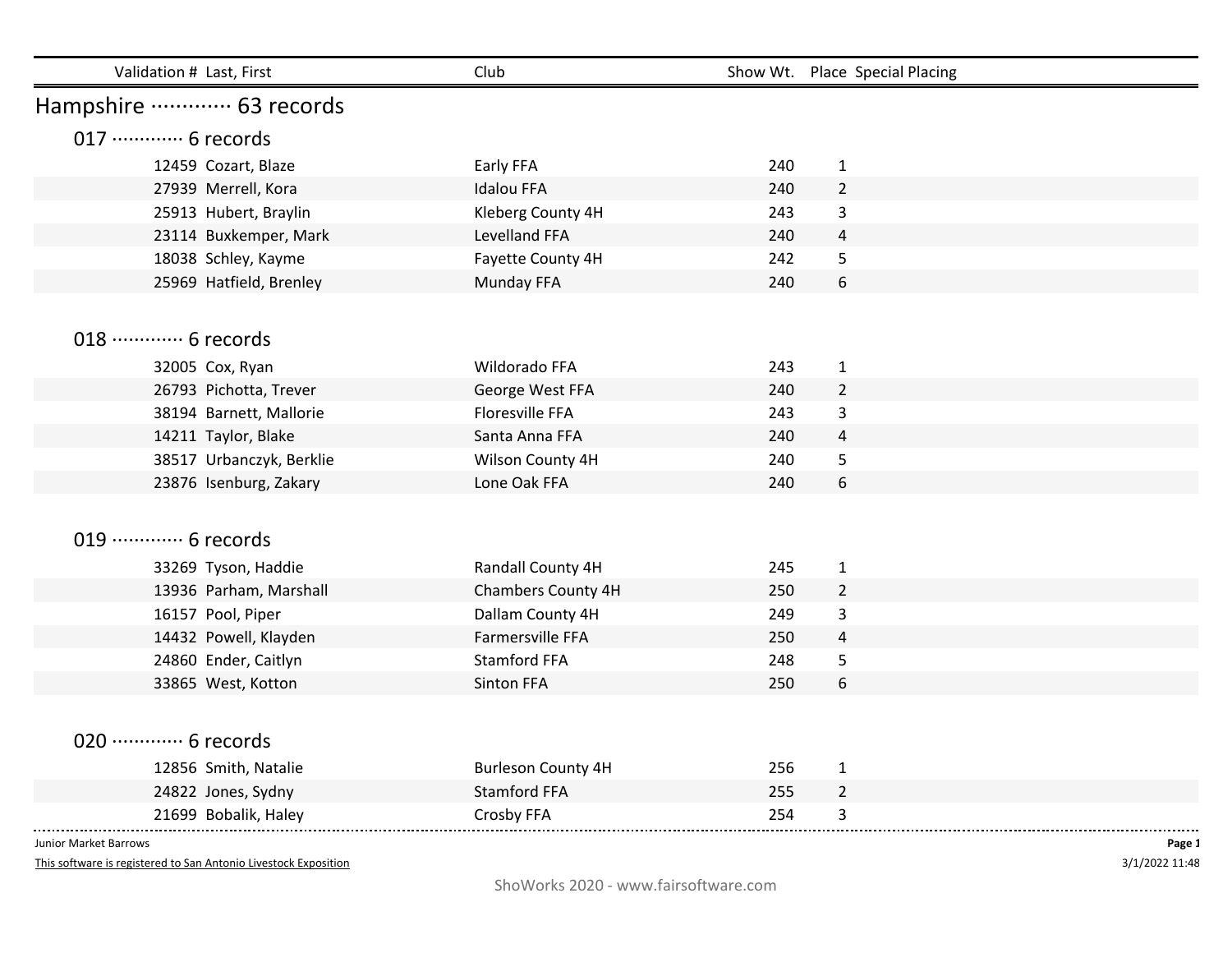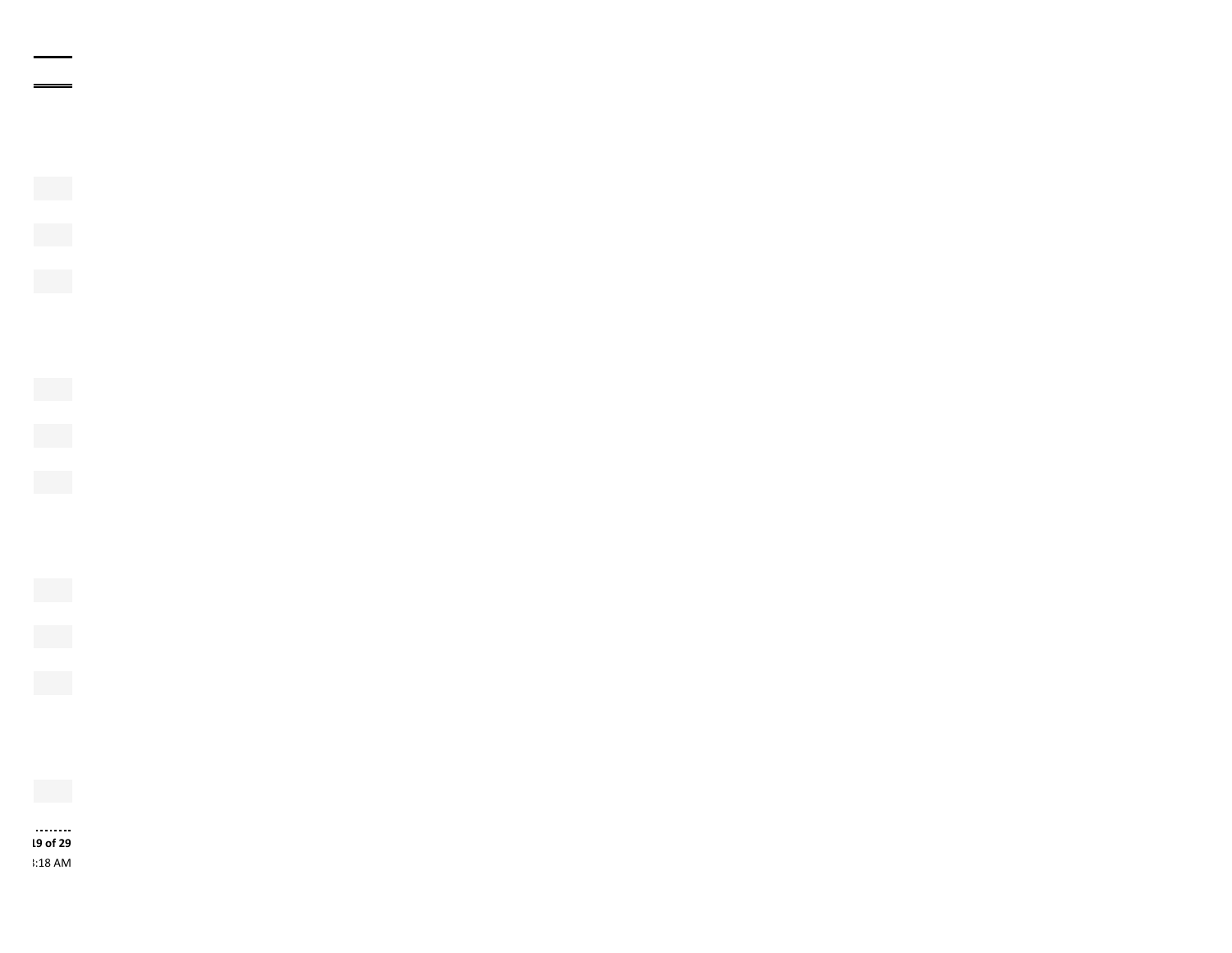| Validation # Last, First        | Club                    |     | Show Wt. Place Special Placing |
|---------------------------------|-------------------------|-----|--------------------------------|
| Hampshire ………… 63 records       |                         |     |                                |
| 020 ············· 6 records     |                         |     |                                |
| 26781 Bray, Keoki               | Three Rivers FFA        | 258 | $\overline{4}$                 |
| 27567 Hoelscher, Holt           | Shallowater FFA         | 254 | 5                              |
| 24798 Wilhelm, Cooper           | Stamford FFA            | 256 | 6                              |
|                                 |                         |     |                                |
| 021 ………… 6 records              |                         |     |                                |
| 27958 Soto, Kinsley             | <b>Idalou FFA</b>       | 261 | $\mathbf{1}$                   |
| 38621 Lang, Jeffrey Brooks      | Winkler County 4H       | 262 | $\overline{2}$                 |
| 23132 Dearmond, Trace           | Levelland FFA           | 262 | $\mathsf{3}$                   |
| 17501 Hanna, Aubrey             | Ellis County 4H         | 264 | $\overline{4}$                 |
| 10960 Hesseltine, Huston        | Bee County 4H           | 264 | 5                              |
| 18388 Carroll, Cooper           | Foard County 4H         | 262 | 6                              |
|                                 |                         |     |                                |
| 022 ············· 6 records     |                         |     |                                |
| 33255 Skidgel, Hart Matthew     | Randall County 4H       | 267 | $\mathbf{1}$                   |
| 35556 Dean, Cash                | Jim Ned FFA             | 267 | $\overline{2}$                 |
| 33056 Butler, Lexie             | Randall County 4H       | 267 | 3                              |
| 19464 Camacho, Tessa            | Goliad County 4H        | 268 | 4                              |
| 36366 Harlan, Elliana           | <b>Travis County 4H</b> | 267 | 5                              |
| 15018 Stark, Hunter             | <b>Wellington FFA</b>   | 267 | $\boldsymbol{6}$               |
|                                 |                         |     |                                |
| 023 ············· 6 records     |                         |     |                                |
| 41276 Hansen, Macie             | Canadian FFA            | 275 | $\mathbf{1}$                   |
| 32261 Salmons, Selah            | Parker County 4H        | 277 | $\overline{2}$                 |
| 27533 Salyer, Gene              | Shallowater FFA         | 271 | 3                              |
| 31446 Foster, Harrison          | Sweetwater FFA          | 271 | $\overline{a}$                 |
| 32444 Dehnisch, Christina       | <b>Brock FFA</b>        | 275 | 5                              |
| 14589 Fortner lii, James Rickey | <b>Blue Ridge FFA</b>   | 271 | 6                              |

This software is registered to San Antonio Livestock Exposition

3/1/2022 11:48 Page 2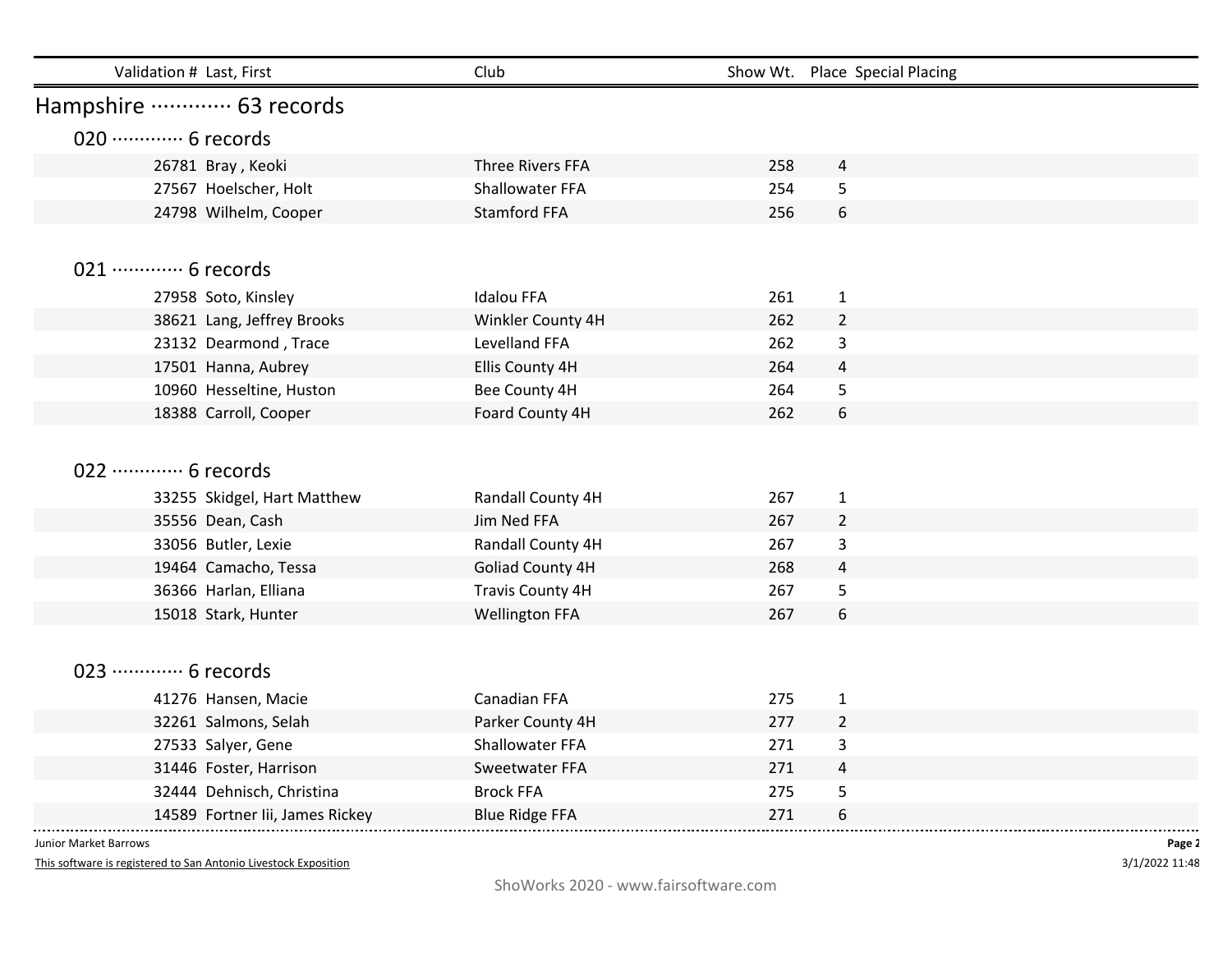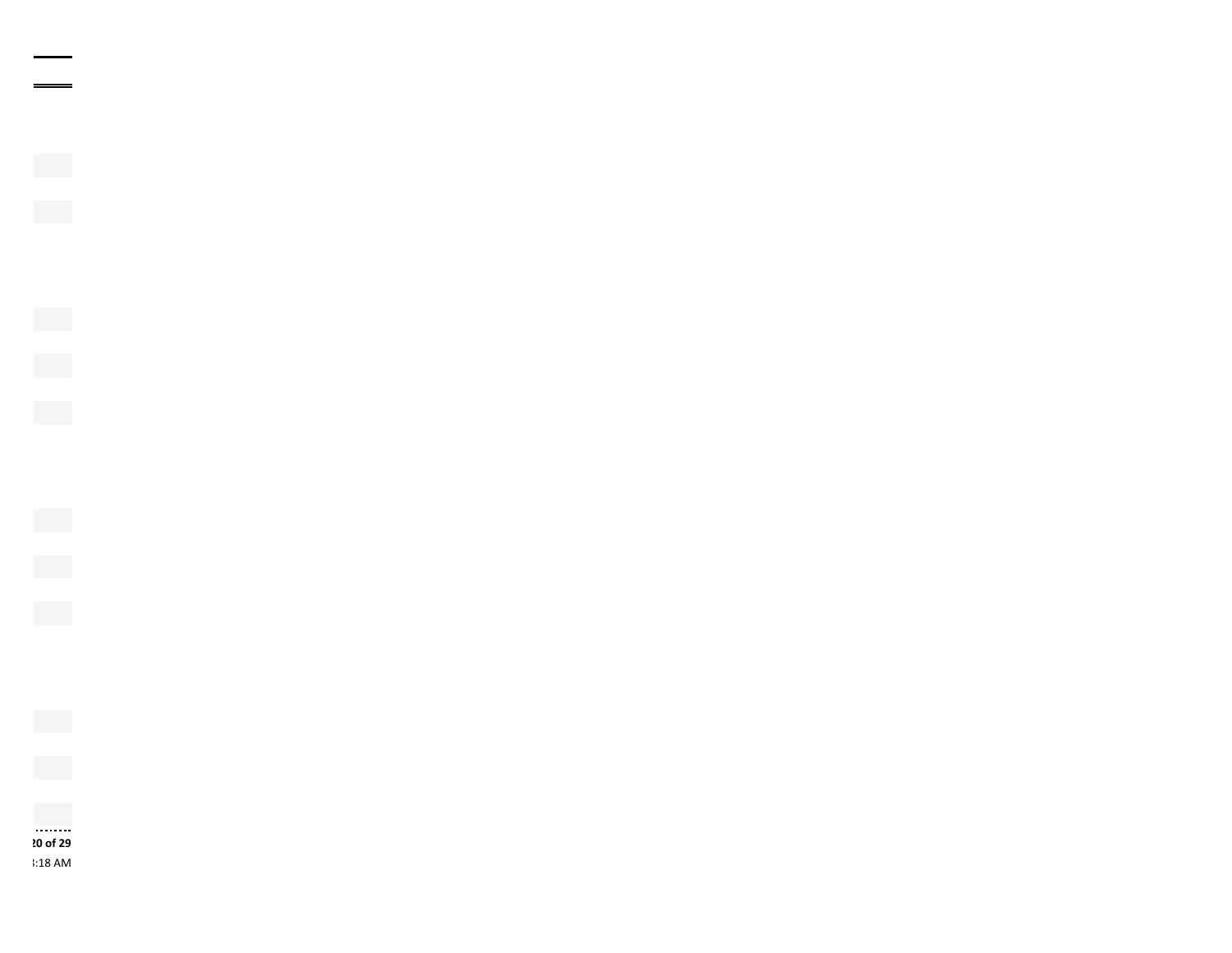| Validation # Last, First                                                                        | Club                    |     | Show Wt. Place Special Placing    |                          |
|-------------------------------------------------------------------------------------------------|-------------------------|-----|-----------------------------------|--------------------------|
| Hampshire ………… 63 records                                                                       |                         |     |                                   |                          |
| 023 ………… 6 records                                                                              |                         |     |                                   |                          |
| 024 ………… 6 records                                                                              |                         |     |                                   |                          |
| 16127 Bezner, Georgia                                                                           | Dallam County 4H        | 284 | $\mathbf{1}$                      |                          |
| 25268 Nelson, Alexandria                                                                        | Kendall County 4H       | 280 | $\overline{2}$                    |                          |
| 25130 M0Ehrig, Klarisa                                                                          | Falls City FFA          | 283 | 3                                 |                          |
| 29917 Smith, Kyndi                                                                              | Midland County 4H       | 285 | 4                                 |                          |
| 38212 Jarzombek, Parker                                                                         | Floresville FFA         | 286 | 5                                 |                          |
| 24397 Campbell, Laynee                                                                          | Johnson County 4H       | 284 | 6                                 |                          |
|                                                                                                 |                         |     |                                   |                          |
| 025 ………… 6 records                                                                              |                         |     |                                   |                          |
| 23726 Nichols, Madlyn                                                                           | Howard County 4H        | 290 | $\mathbf{1}$                      |                          |
| 35643 Allen, Larsyn Kate                                                                        | Jim Ned FFA             | 290 | $\overline{2}$                    |                          |
| 10584 Kielman, Wade                                                                             | Jourdanton FFA          | 290 | 3                                 |                          |
| 26186 Humphreys, Emry                                                                           | Sudan FFA               | 290 | 4                                 |                          |
| 41556 Deleon, Brooklyn                                                                          | Stephenville FFA        | 290 | 5                                 |                          |
| 11878 Mikesh-Holt, Logan                                                                        | <b>Blanco County 4H</b> | 290 | 6                                 |                          |
|                                                                                                 |                         |     |                                   |                          |
| 026 ·············· 1 record                                                                     |                         |     |                                   |                          |
| 12459 Cozart, Blaze                                                                             | Early FFA               | 240 | 1 Light Weight Division Winner    |                          |
| 027 ············· 1 record                                                                      |                         |     |                                   |                          |
| 32005 Cox, Ryan                                                                                 | Wildorado FFA           | 243 | 1 Light Weight Division Runner-Up |                          |
| 028 ············· 1 record                                                                      |                         |     |                                   |                          |
| 33255 Skidgel, Hart Matthew                                                                     | Randall County 4H       | 267 | 1 Medium Weight Division Winner   |                          |
|                                                                                                 |                         |     |                                   |                          |
| <b>Junior Market Barrows</b><br>This software is registered to San Antonio Livestock Exposition |                         |     |                                   | Page 2<br>3/1/2022 11:48 |

ShoWorks 2020 - www.fairsoftware.com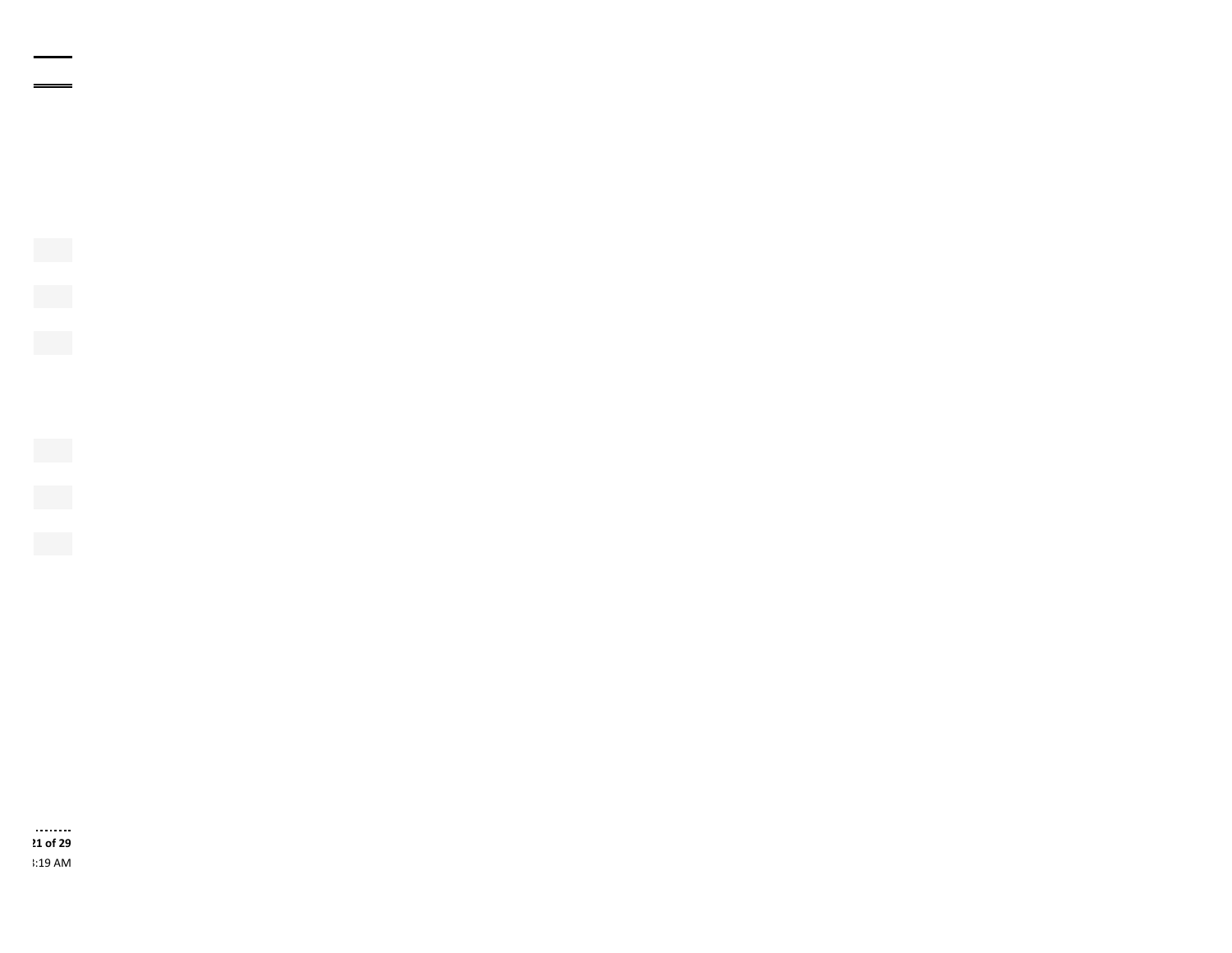| Validation # Last, First    | Club              |     | Show Wt. Place Special Placing         |
|-----------------------------|-------------------|-----|----------------------------------------|
| Hampshire ………… 63 records   |                   |     |                                        |
| 028 ………… 1 record           |                   |     |                                        |
|                             |                   |     |                                        |
| 029 ·············· 1 record |                   |     |                                        |
| 35556 Dean, Cash            | Jim Ned FFA       | 267 | 1 Medium Weight Division Runner-Up     |
|                             |                   |     |                                        |
| 030 ············· 1 record  |                   |     |                                        |
| 41276 Hansen, Macie         | Canadian FFA      | 275 | 1 Heavy Weight Division Winner         |
|                             |                   |     |                                        |
| 031 ………… 1 record           |                   |     |                                        |
| 23726 Nichols, Madlyn       | Howard County 4H  | 290 | 1 Heavy Weight Division Runner-Up      |
| 032 ………… 1 record           |                   |     |                                        |
| 41276 Hansen, Macie         | Canadian FFA      | 275 | 1 Champion Hampshire                   |
|                             |                   |     |                                        |
| 033 ············· 1 record  |                   |     |                                        |
| 33255 Skidgel, Hart Matthew | Randall County 4H | 267 | 1 Reserve Champion Hampshire           |
|                             |                   |     |                                        |
| 116 ············· 1 record  |                   |     |                                        |
| 41276 Hansen, Macie         | Canadian FFA      | 275 | 1 Reserve Grand Champion Market Barrow |
|                             |                   |     |                                        |

 $\sim 100$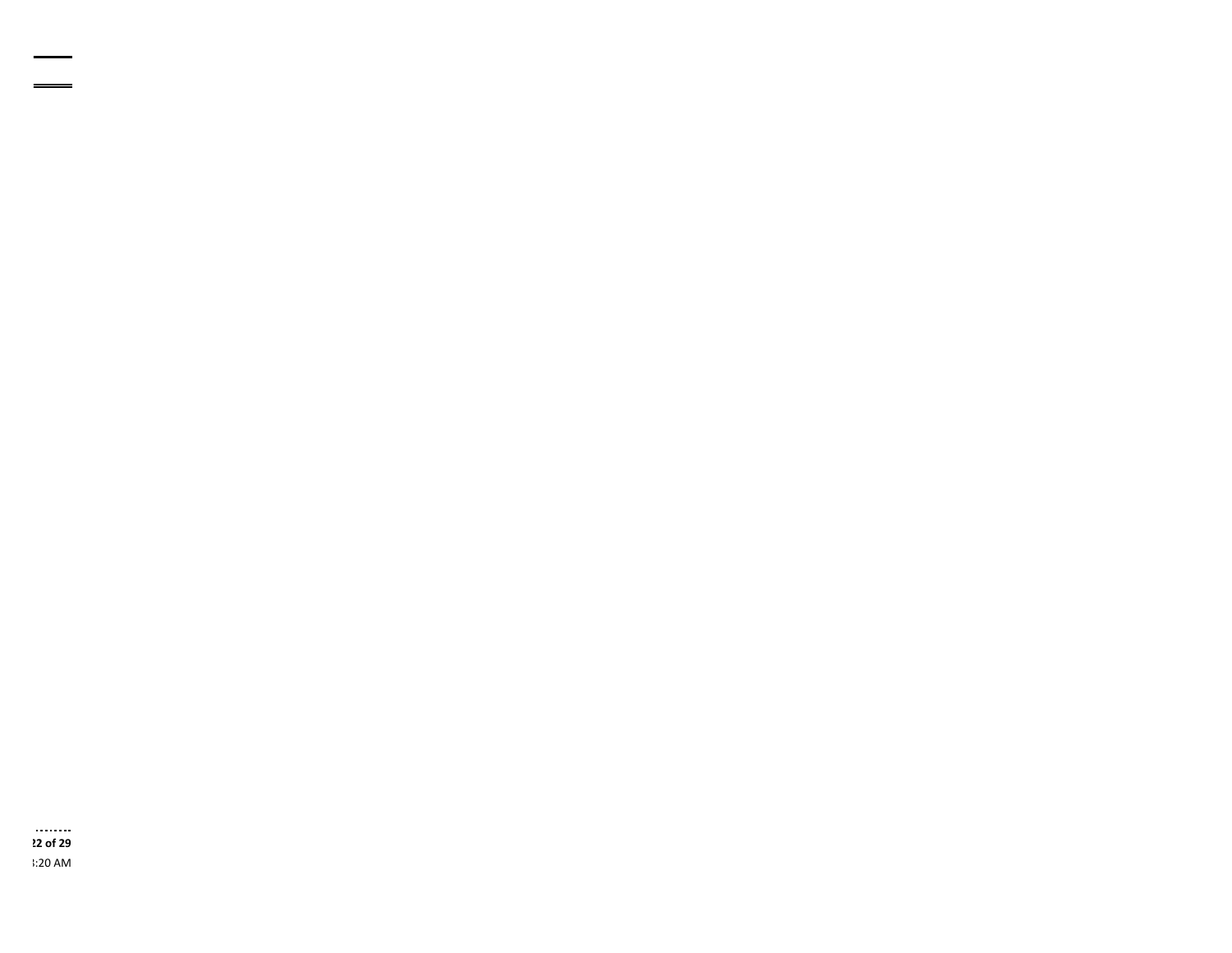| Validation # Last, First                            | Club                 | Show Wt. | Place Special Placing       |
|-----------------------------------------------------|----------------------|----------|-----------------------------|
| Landrace  8 records                                 |                      |          |                             |
| 085 ………… 3 records                                  |                      |          |                             |
| 20195 Mccullough, Madison                           | Pottsboro FFA        | 264      | $\mathbf{1}$                |
| 15260 Henderson, Travis                             | Comal County 4H      | 267      | $\overline{2}$              |
| 32081 Thomas, Piper                                 | Palo Pinto County 4H | 259      | 3                           |
| 086 ············· 3 records                         |                      |          |                             |
| 34818 Lowry, Lindsey                                | <b>Troup FFA</b>     | 277      | $\mathbf{1}$                |
| 39017 Cooper, Cain                                  | Yoakum County 4H     | 277      | $\overline{2}$              |
| 26916 Dick, Dylan                                   | Llano County 4H      | 273      | 3                           |
| 087 ·············· 1 record<br>34818 Lowry, Lindsey | <b>Troup FFA</b>     | 277      | 1 Champion Landrace         |
| 088 ………… 1 record                                   |                      |          |                             |
| 39017 Cooper, Cain                                  | Yoakum County 4H     | 277      | 1 Reserve Champion Landrace |

------------------------------

-------------------------------

 $- - -$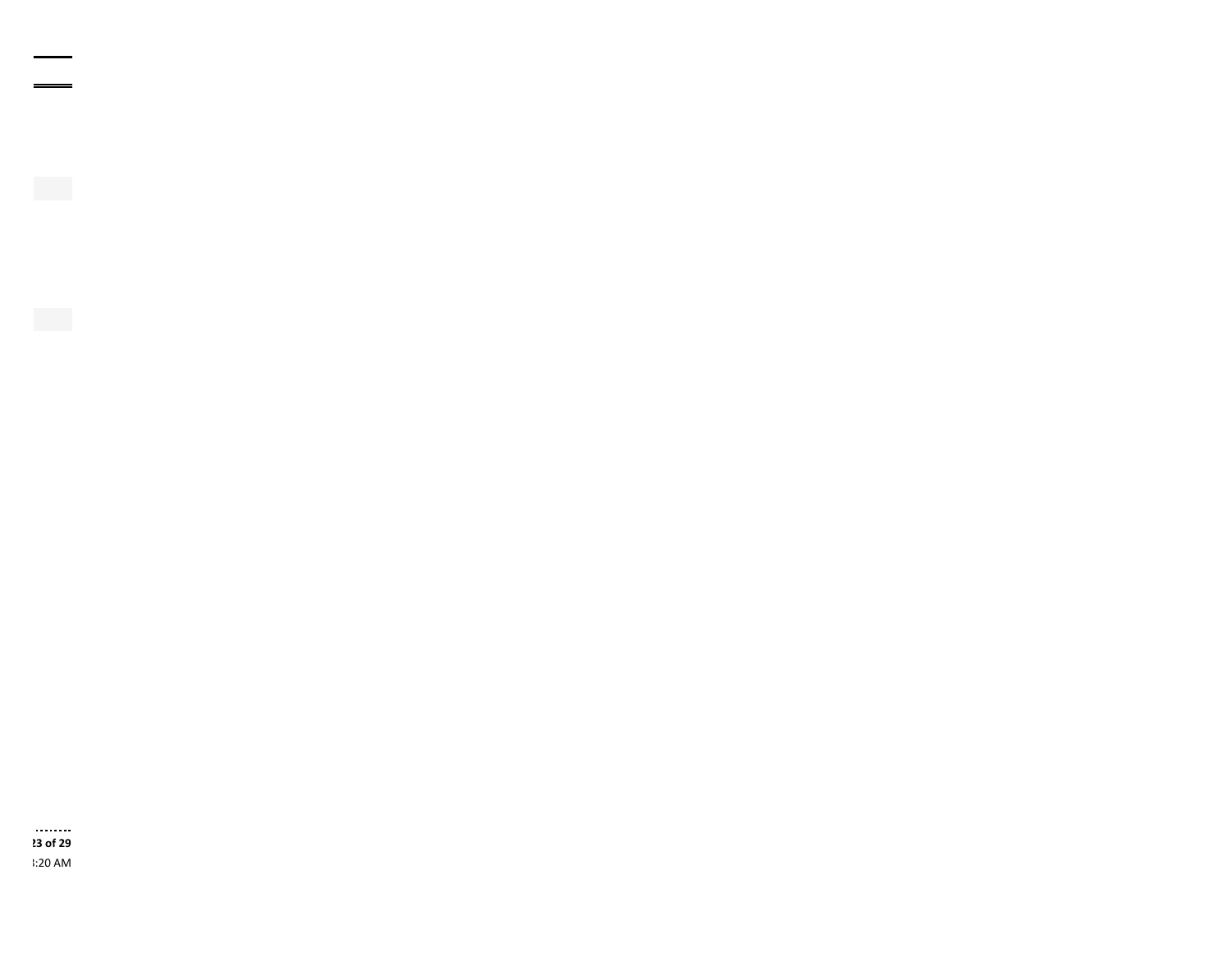| Validation # Last, First   | Club              |     | Show Wt. Place Special Placing  |
|----------------------------|-------------------|-----|---------------------------------|
| Poland China  12 records   |                   |     |                                 |
| 013 ………… 5 records         |                   |     |                                 |
| 41239 Carroll, Jayden      | Post FFA          | 255 | $\mathbf{1}$                    |
| 31480 Rains, Crayton       | Sweetwater FFA    | 244 | $\overline{2}$                  |
| 11503 Verstuyft, Cyndal    | Southwest FFA     | 246 | 3                               |
| 16192 Ralston, Payton      | Dallam County 4H  | 253 | 4                               |
| 28335 Stone, Marlee        | Tahoka FFA        | 252 | 5                               |
|                            |                   |     |                                 |
| 014 ………… 5 records         |                   |     |                                 |
| 26095 Brashear, Westin     | Sudan FFA         | 263 | $\mathbf{1}$                    |
| 41582 Teichelman, Dax      | Jim Ned FFA       | 261 | $\overline{2}$                  |
| 19943 Coburn, Colton       | Van Alstyne FFA   | 285 | 3                               |
| 25458 Lindner, Brayden     | Kendall County 4H | 263 | 4                               |
| 31461 Reed, Taylor         | Sweetwater FFA    | 272 | 5                               |
|                            |                   |     |                                 |
| 015 ············· 1 record |                   |     |                                 |
| 26095 Brashear, Westin     | Sudan FFA         | 263 | 1 Champion Poland China         |
| 016 ············· 1 record |                   |     |                                 |
| 41582 Teichelman, Dax      | Jim Ned FFA       | 261 | 1 Reserve Champion Poland China |
|                            |                   |     |                                 |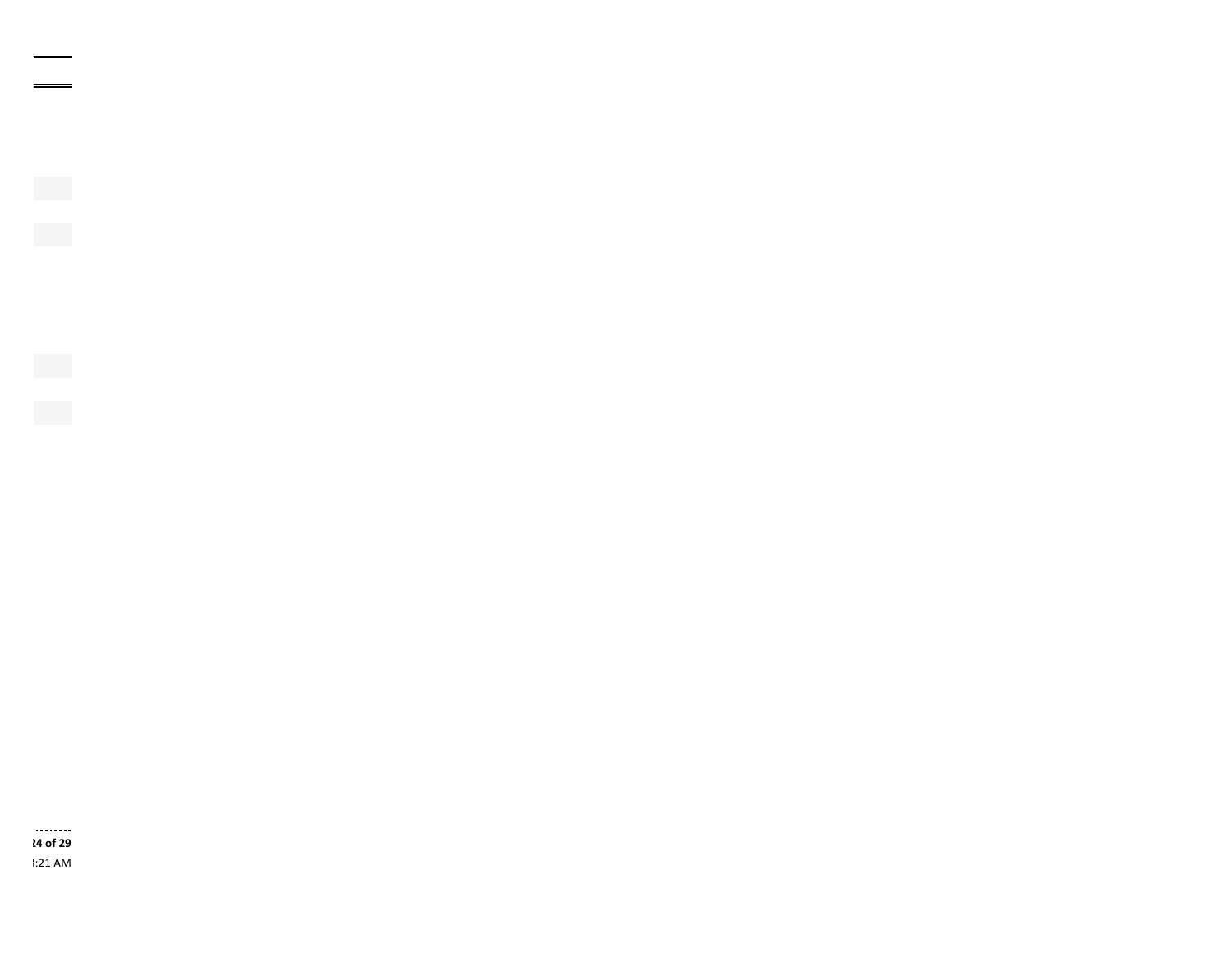| Validation # Last, First     | Club                 |     | Show Wt. Place Special Placing |
|------------------------------|----------------------|-----|--------------------------------|
| Spot  27 records             |                      |     |                                |
| 006 ·············· 5 records |                      |     |                                |
| 26561 Kieschnick, Dilyn      | Dime Box FFA         | 240 | $\mathbf{1}$                   |
| 13920 Monreal, Marium        | Dimmitt FFA          | 240 | $\overline{2}$                 |
| 18594 Ruiz, Addison          | Seminole FFA         | 240 | 3                              |
| 14151 Baker, Braylie         | Whiteface FFA        | 240 | 4                              |
| 37587 Moenning, Jayli        | Electra FFA          | 240 | 5                              |
| 007 ·············· 5 records |                      |     |                                |
| 32841 Fischbacher, Mattlee   | Potter County 4H     | 242 | $\mathbf{1}$                   |
| 24386 Gross, Campbell        | <b>Grandview FFA</b> | 247 | $\overline{2}$                 |
| 34809 Lowry, Grady           | <b>Troup FFA</b>     | 248 | 3                              |
| 32953 Reed, Jaxon            | Potter County 4H     | 247 | $\overline{4}$                 |
| 41286 Dudley, Gertie         | Comal County 4H      | 249 | 5                              |
| 008 ·············· 5 records |                      |     |                                |
| 13800 Farris, Copper         | Nazareth FFA         | 253 | $\mathbf{1}$                   |
| 35411 Harsche, Cash          | Mansfield FFA        | 253 | $\overline{2}$                 |
| 14386 Edington, Hunter       | Coleman FFA          | 254 | 3                              |
| 14895 Milburn, Kaylee        | Allen FFA            | 253 | 4                              |
| 23209 Anderson, Tate         | New Home FFA         | 260 | 5                              |
| 009 ·············· 5 records |                      |     |                                |
|                              |                      |     |                                |
| 33060 Burns, Blakely         | Randall County 4H    | 267 | $\mathbf 1$                    |
| 29026 Appleton, Flora        | McCulloch County 4H  | 262 | $\overline{2}$                 |
| 24014 White, Hallie          | Hutchinson County 4H | 264 | 3                              |
| 34857 Park, Riley            | Smith County 4H      | 266 | 4                              |
| 33493 Ford, Avery            | Robertson County 4H  | 274 | 5                              |

-------------------

 $\frac{1}{2}$ 

This software is registered to San Antonio Livestock Exposition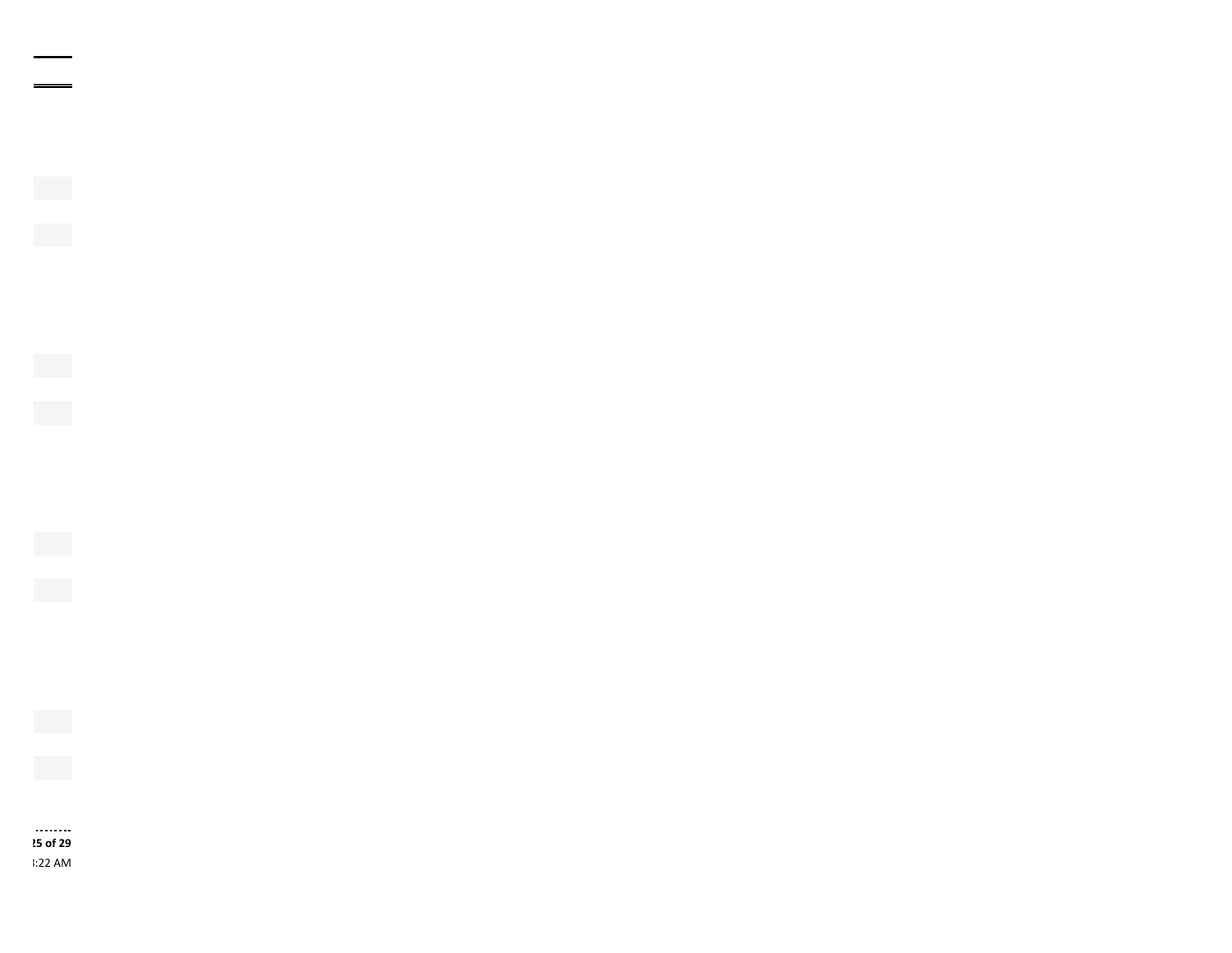| Validation # Last, First     | Club                 | Show Wt. Place Special Placing |  |
|------------------------------|----------------------|--------------------------------|--|
| Spot  27 records             |                      |                                |  |
| 009 ·············· 5 records |                      |                                |  |
| 010 ·············· 5 records |                      |                                |  |
| 24159 Mclemore, Brady        | Perrin FFA           | 1<br>290                       |  |
| 10247 Mclaughlin, Haley      | Armstrong County 4H  | $\overline{2}$<br>290          |  |
| 27227 Hisey, John Hagen      | Lubbock County 4H    | 3<br>290                       |  |
| 30834 Downs, Karis           | Montgomery County 4H | 4<br>278                       |  |
| 40597 Dickinson, Kashlee     | Canyon FFA           | 5<br>280                       |  |
| 011 ………… 1 record            |                      |                                |  |
| 26561 Kieschnick, Dilyn      | Dime Box FFA         | 1 Champion Spot<br>240         |  |
| 012 ············· 1 record   |                      |                                |  |
| 13800 Farris, Copper         | Nazareth FFA         | 253<br>1 Reserve Champion Spot |  |

----------------------------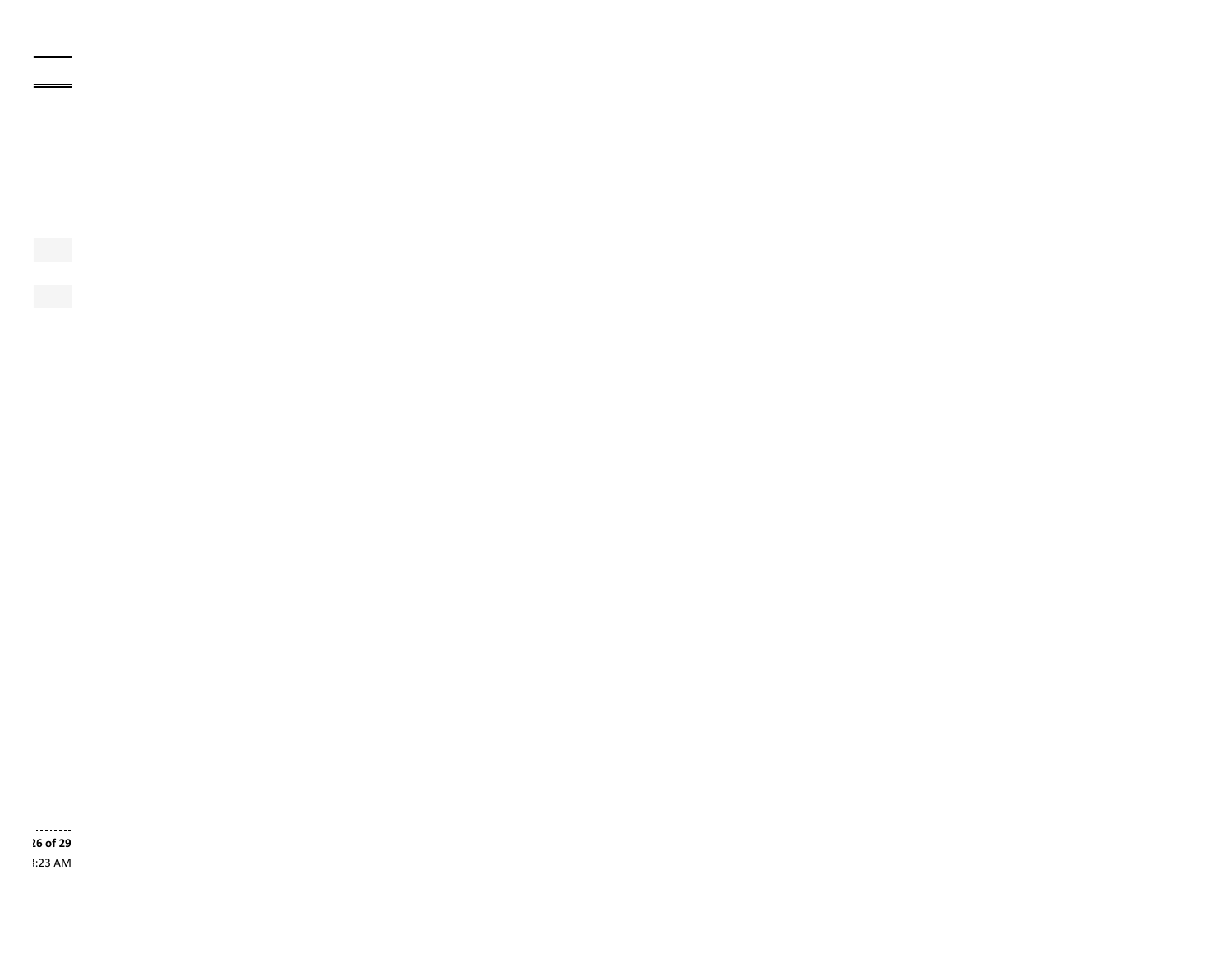| Validation # Last, First     | Club               |     |                | Show Wt. Place Special Placing |
|------------------------------|--------------------|-----|----------------|--------------------------------|
| Yorkshire ………… 36 records    |                    |     |                |                                |
| 073 ·············· 5 records |                    |     |                |                                |
| 30628 Mueller, Logan         | Splendora FFA      | 243 | $\mathbf{1}$   |                                |
| 34950 Davis, Chandler        | Glen Rose FFA      | 246 | $\overline{2}$ |                                |
| 26099 Brashear, Rylan        | Sudan FFA          | 240 | 3              |                                |
| 18358 Henry, Hadley          | Foard County 4H    | 246 | $\overline{4}$ |                                |
| 31009 Schacher, Reed         | Dumas FFA          | 247 | 5              |                                |
| 074 ………… 5 records           |                    |     |                |                                |
| 27093 Sherman, Graci         | Cooper Lubbock FFA | 256 | $\mathbf{1}$   |                                |
| 16381 Coleman, Kross         | Dawson County 4H   | 256 | $\overline{2}$ |                                |
| 16338 Scroggins, Slade       | Dawson County 4H   | 255 | 3              |                                |
| 11961 Sanders, Rexie         | <b>Borden FFA</b>  | 255 | $\overline{4}$ |                                |
| 33261 Stewart, Keylin        | Randall County 4H  | 253 | 5              |                                |
| 075 ············· 5 records  |                    |     |                |                                |
| 25292 Womble, Conner         | Kendall County 4H  | 264 | $\mathbf{1}$   |                                |
| 32821 Shelton, Chloe         | Potter County 4H   | 265 | $\overline{2}$ |                                |
| 16814 Tidwell, Hunter        | Pilot Point FFA    | 257 | 3              |                                |
| 34921 Kidd, Landyn           | <b>Bullard FFA</b> | 263 | 4              |                                |
| 18906 Peterson, Trea         | Garza County 4H    | 265 | 5              |                                |
| 076 ············· 5 records  |                    |     |                |                                |
|                              |                    |     |                |                                |
| 20966 Beyers, Bryleigh       | Hale County 4H     | 267 | $\mathbf 1$    |                                |
| 18758 Ginn, Marlee           | Santa Fe FFA       | 267 | $\overline{2}$ |                                |
| 41596 Poe, Aubrie            | Canadian FFA       | 267 | 3              |                                |
| 38260 Hartl, Hudson          | Floresville FFA    | 272 | $\overline{4}$ |                                |
| 27318 Bessire, Brock         | Lubbock County 4H  | 273 | 5              |                                |

-------------------

 $\frac{1}{2}$ 

This software is registered to San Antonio Livestock Exposition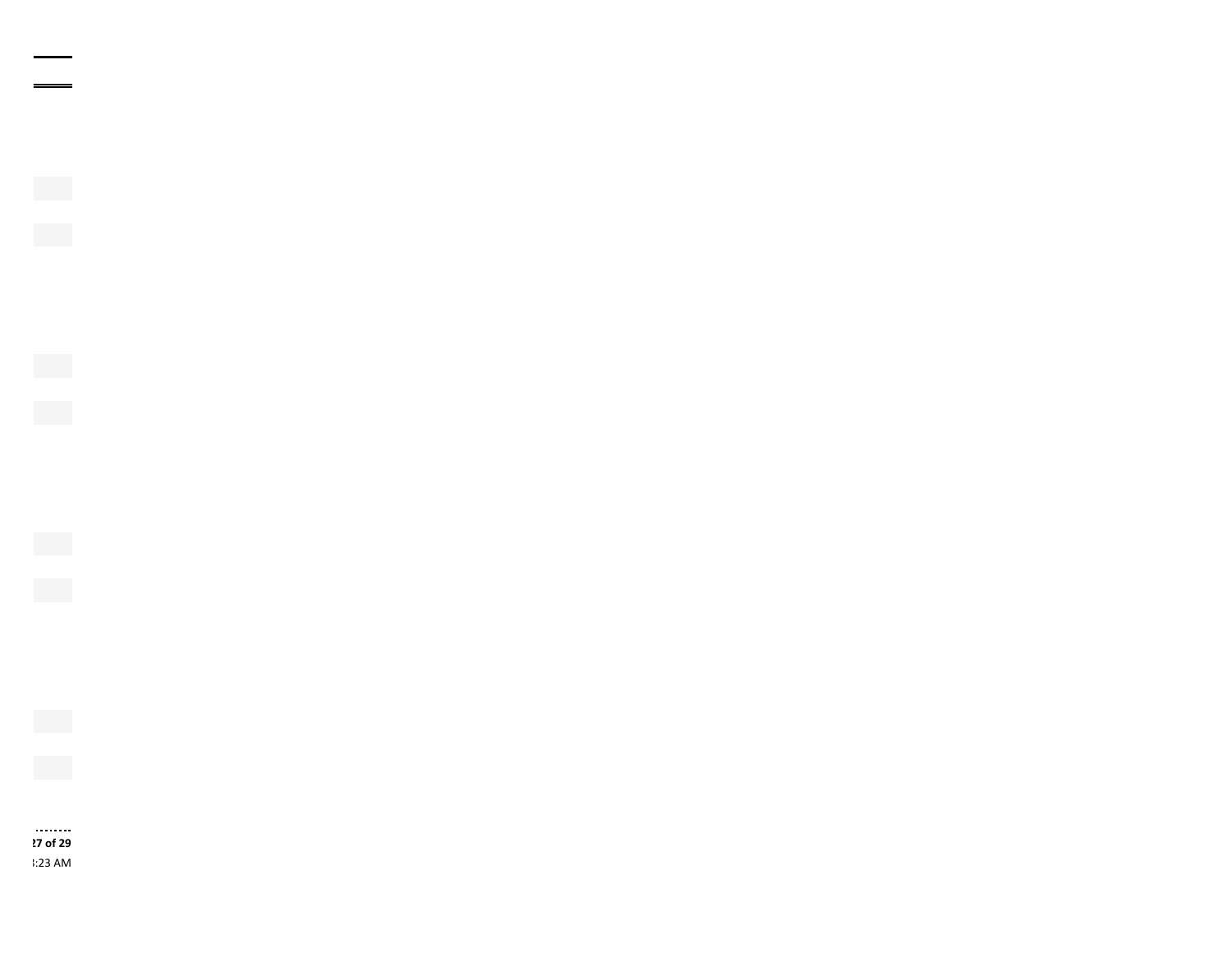| Validation # Last, First                                                                 | Club               |     | Show Wt. Place Special Placing    |                          |
|------------------------------------------------------------------------------------------|--------------------|-----|-----------------------------------|--------------------------|
| Yorkshire  36 records                                                                    |                    |     |                                   |                          |
| 076 ·············· 5 records                                                             |                    |     |                                   |                          |
| 077 ·············· 5 records                                                             |                    |     |                                   |                          |
| 33861 West, Taylee                                                                       | Sinton FFA         | 286 | $\mathbf{1}$                      |                          |
| 40451 Gaines, Whitley                                                                    | Nueces County 4H   | 283 | $\overline{2}$                    |                          |
| 17915 Swatsell, Jacob                                                                    | Erath County 4H    | 275 | 3                                 |                          |
| 17969 Wilson, Remi                                                                       | Lingleville FFA    | 281 | 4                                 |                          |
| 16218 Deason, Courtney                                                                   | <b>Texline FFA</b> | 276 | 5                                 |                          |
| 078 ·············· 5 records                                                             |                    |     |                                   |                          |
| 21353 Clift, Camryn                                                                      | <b>Gruver FFA</b>  | 290 | $\mathbf{1}$                      |                          |
| 26527 Reiley, Haylee                                                                     | Lexington FFA      | 287 | $\overline{2}$                    |                          |
| 16444 Cozart, Landree                                                                    | Klondike FFA       | 290 | 3                                 |                          |
| 33048 Owen, Tanner                                                                       | Canyon FFA         | 290 | $\overline{a}$                    |                          |
| 30499 Barclay, Charlie                                                                   | Saint Jo FFA       | 290 | 5                                 |                          |
| 079 ············· 1 record                                                               |                    |     |                                   |                          |
| 25292 Womble, Conner                                                                     | Kendall County 4H  | 264 | 1 Light Weight Division Winner    |                          |
| 080 ············· 1 record                                                               |                    |     |                                   |                          |
| 27093 Sherman, Graci                                                                     | Cooper Lubbock FFA | 256 | 1 Light Weight Division Runner-Up |                          |
| 081 ………… 1 record                                                                        |                    |     |                                   |                          |
| 21353 Clift, Camryn                                                                      | <b>Gruver FFA</b>  | 290 | 1 Heavy Weight Division Winner    |                          |
| 082 ………… 1 record                                                                        |                    |     |                                   |                          |
| Junior Market Barrows<br>This software is registered to San Antonio Livestock Exposition |                    |     |                                   | Page 2<br>3/1/2022 11:48 |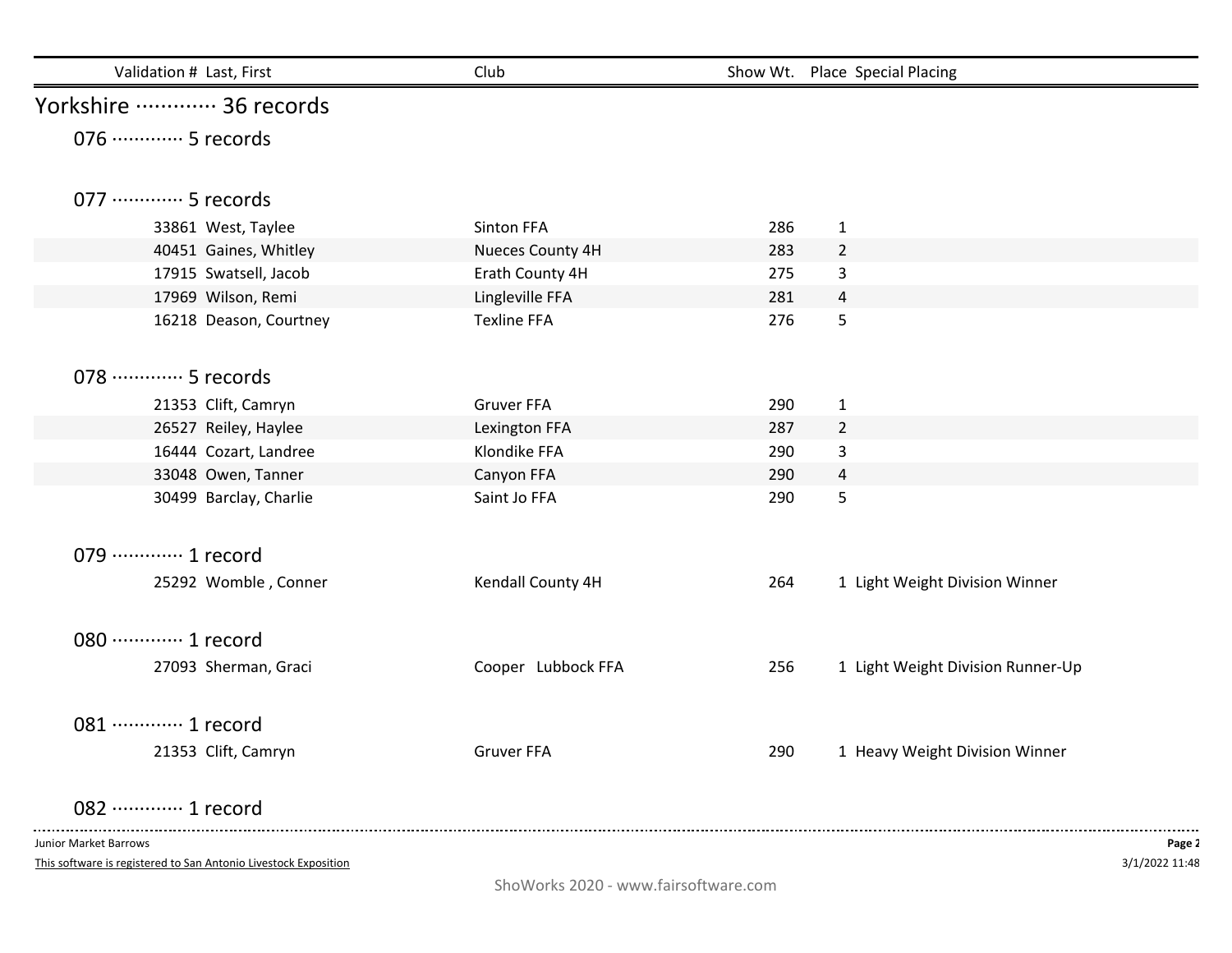$\sim$  . . . . . . . **Page 28 of 29**  $\frac{1}{24}$  AM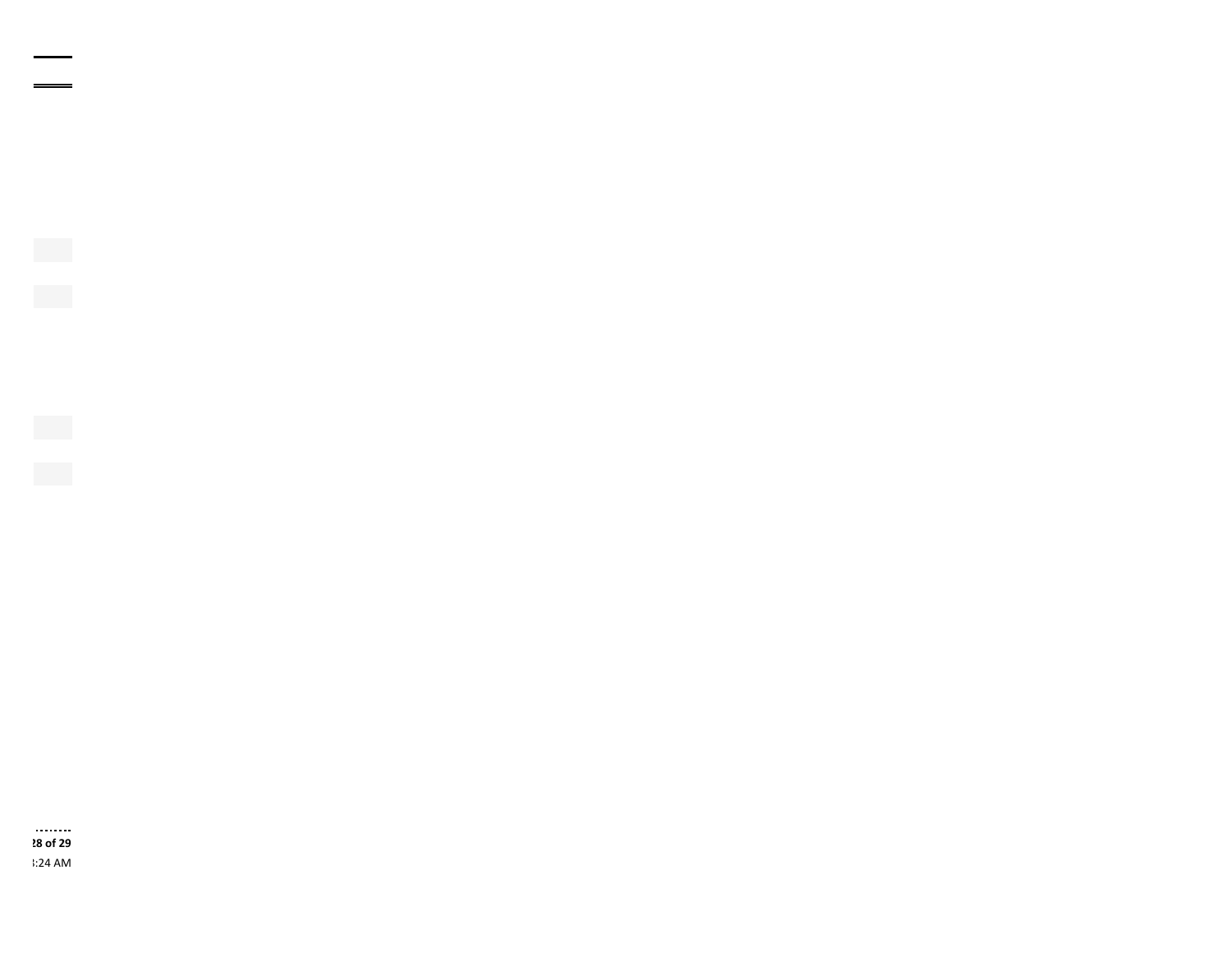| Validation # Last, First  | Club              | Show Wt. | Place Special Placing             |
|---------------------------|-------------------|----------|-----------------------------------|
| Yorkshire ………… 36 records |                   |          |                                   |
| 082 ………… 1 record         |                   |          |                                   |
| 26527 Reiley, Haylee      | Lexington FFA     | 287      | 1 Heavy Weight Division Runner-Up |
| 083 ………… 1 record         |                   |          |                                   |
| 21353 Clift, Camryn       | <b>Gruver FFA</b> | 290      | 1 Champion Yorkshire              |
| 084 ………… 1 record         |                   |          |                                   |
| 25292 Womble, Conner      | Kendall County 4H | 264      | 1 Reserve Champion Yorkshire      |

 $\begin{array}{cccccccccc} \multicolumn{2}{c}{} & \multicolumn{2}{c}{} & \multicolumn{2}{c}{} & \multicolumn{2}{c}{} & \multicolumn{2}{c}{} & \multicolumn{2}{c}{} & \multicolumn{2}{c}{} & \multicolumn{2}{c}{} & \multicolumn{2}{c}{} & \multicolumn{2}{c}{} & \multicolumn{2}{c}{} & \multicolumn{2}{c}{} & \multicolumn{2}{c}{} & \multicolumn{2}{c}{} & \multicolumn{2}{c}{} & \multicolumn{2}{c}{} & \multicolumn{2}{c}{} & \multicolumn{2}{c}{} & \multicolumn{2}{c}{} & \mult$ 

. . . . . . . . . . . . . . . . . . .